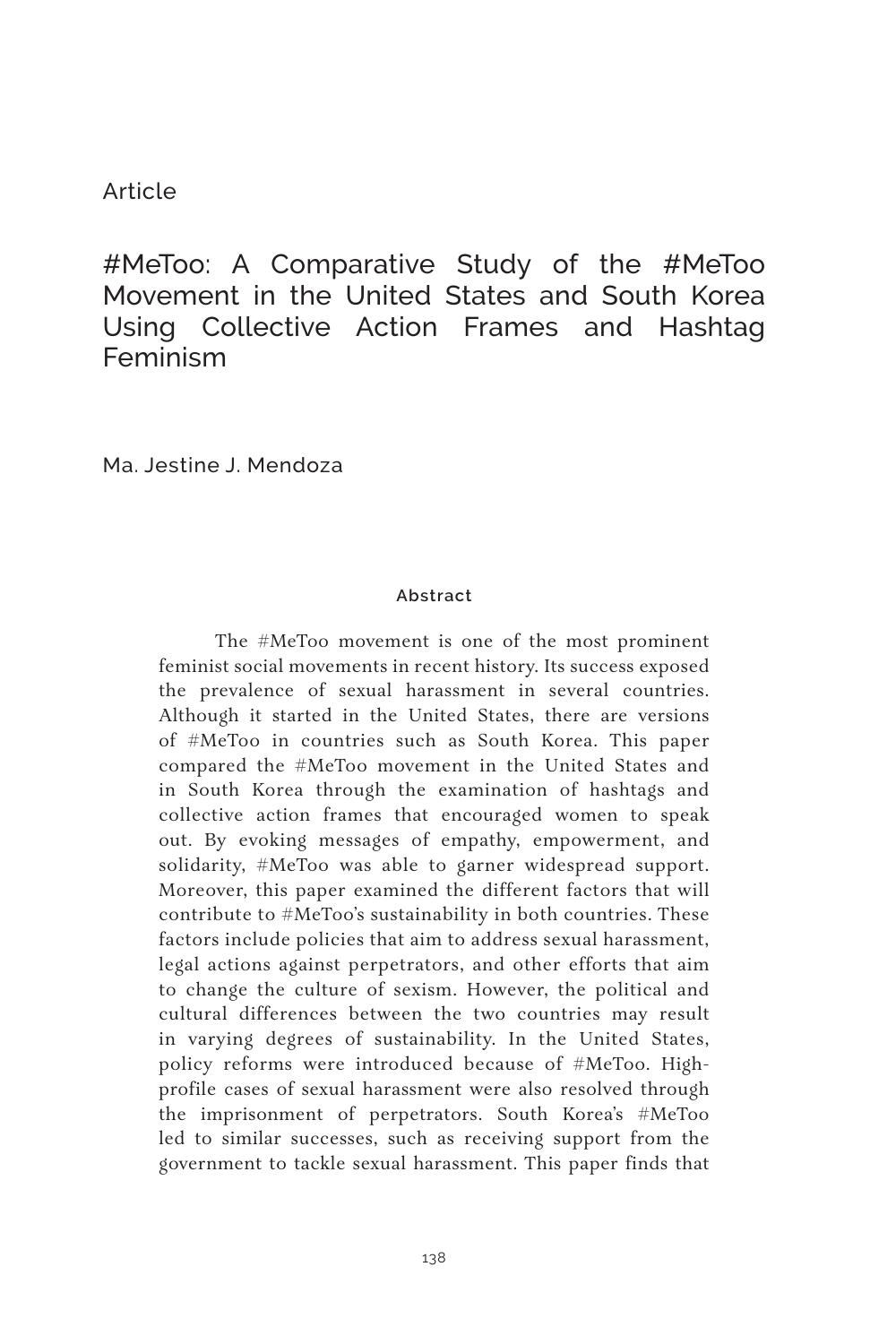the #MeToo movement in the United States is more sustainable due to the policies and legislations that the movement influenced. South Korea has yet to create policies that aim to protect women from sexual harassment. Furthermore, the paper finds that policy and legal reforms are more sustainable because they signify the institutionalization of #MeToo's main goal of protecting women and providing justice to victims of sexual abuse.

#### **Keywords:**

#MeToo, social movements, framing, collective action frames, feminism, hashtag feminism

## Introduction

When American actress Alyssa Milano tweeted, "If you've been sexually harassed or assaulted, write me too as a reply to this tweet" in October 2017, she ignited numerous posts throughout social media platforms with the #MeToo hashtag. *The Associated Press* (2017) reported that there were more than 12 million responses from women who spoke out about their experiences of sexual harassment. These posts signaled the start of a powerful social movement.

#MeToo gave women a platform to talk about sexual harassment a difficult experience usually hidden because of fear, trauma, and helplessness. Although the movement began in the United States, it transcended national borders and spread throughout Asia, Africa, Latin America, and Europe.

The movement's global explosion was unexpected for the American #MeToo. Its founder, activist Tarana Burke, originally created the movement to support Black women and children who survived sexual abuse. Similarly, Milano did not expect her tweet to be picked up by millions of women all over the world.

Twitter became the primary catalyst for the hashtag's international spread. This led to a global movement where women of different cultures and races have realized that sexual discrimination is part of their daily lives. Efforts from the different #MeToo versions had varying degrees of success. Some men faced sanctions whereas others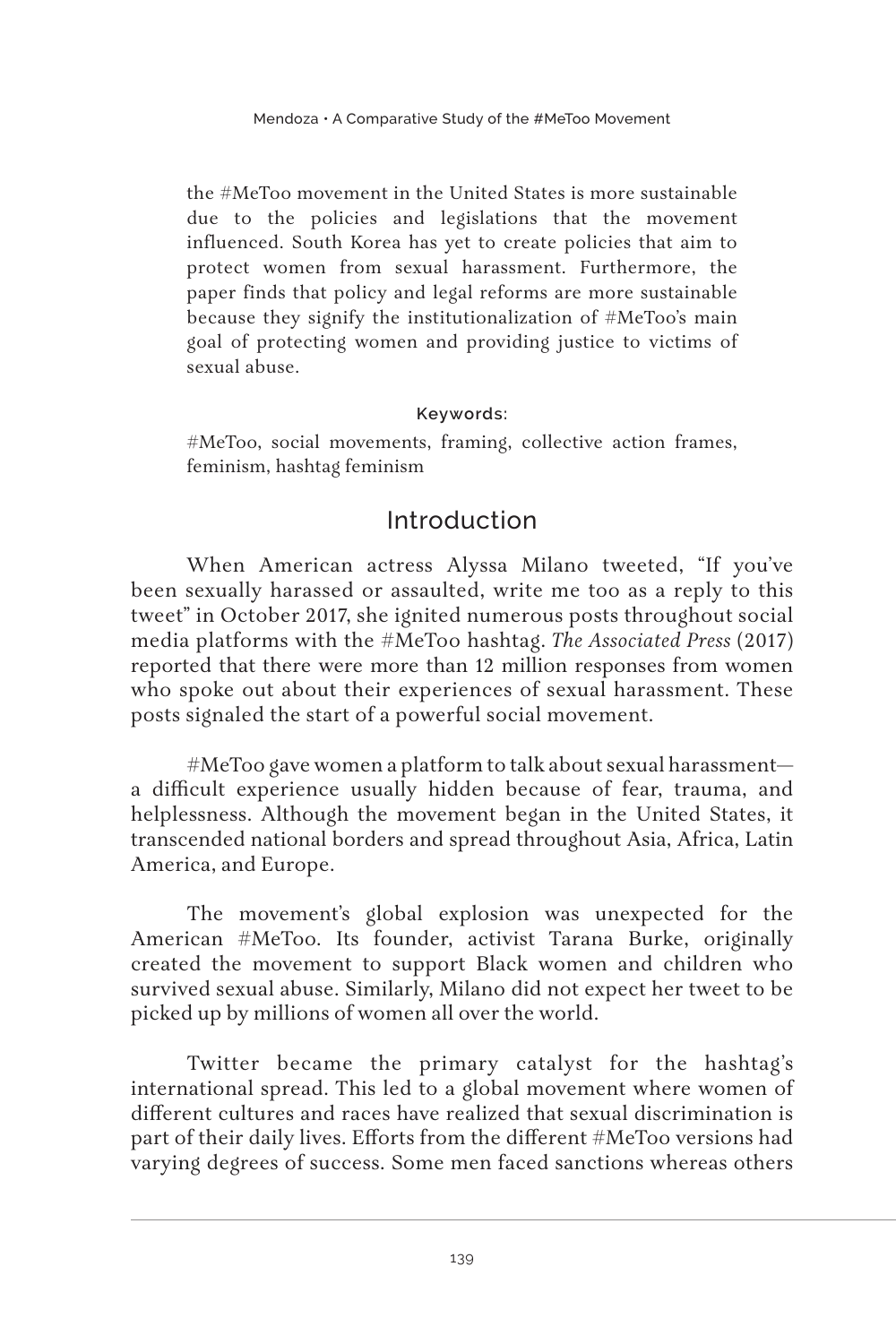filed defamation cases against their accusers. Despite the variations, what ties these localized movements together is the idea that women are fighting against the prevalence of sexual harassment that they have been facing for most of their lives.

The study's research question is, do policy reforms contribute to the #MeToo movement's sustainability? With the main purpose of understanding how policy reforms sustain the movement, this paper will examine the frames, messages, and collective identities that emerged from the American and South Korean #MeToo movements. Moreover, this paper argues that policy reforms will help #MeToo survive periods of latency and will ensure that survivors will receive continued benefits and protection from any forms of abuse.

#MeToo is an important social movement that showed new methods of social media activism and changed society's attitude toward sexual harassment and treatment of women. Therefore, it is significant to study if #MeToo will translate into other spheres that are critical to feminist movements including politics and culture. A comparative study between the United States and South Korea will show how the movement flourished in two politically and culturally different countries. Comparing these cases will help in understanding the factors that may contribute to #MeToo's sustainability—will the movement continue beyond high-profile cases and solve the systemic issue of sexual harassment?

The paper is structured as follows: first is a discussion of how collective action frames and hashtag feminism will be used to understand the American and South Korean #MeToo. This will be followed by an introduction to #MeToo's feminist roots and new methods of social media activism. The next section will be a comparison of key similarities and differences between the American and South Korean #MeToo. This section will discuss themes such as political and cultural contexts, the messages that emerged from the movement through collective action frames and hashtag feminism, the women who led the movement, and the policies that will contribute to the movement's sustainability. From these analyses, the paper will conclude by discussing #MeToo's sustainability in the two countries.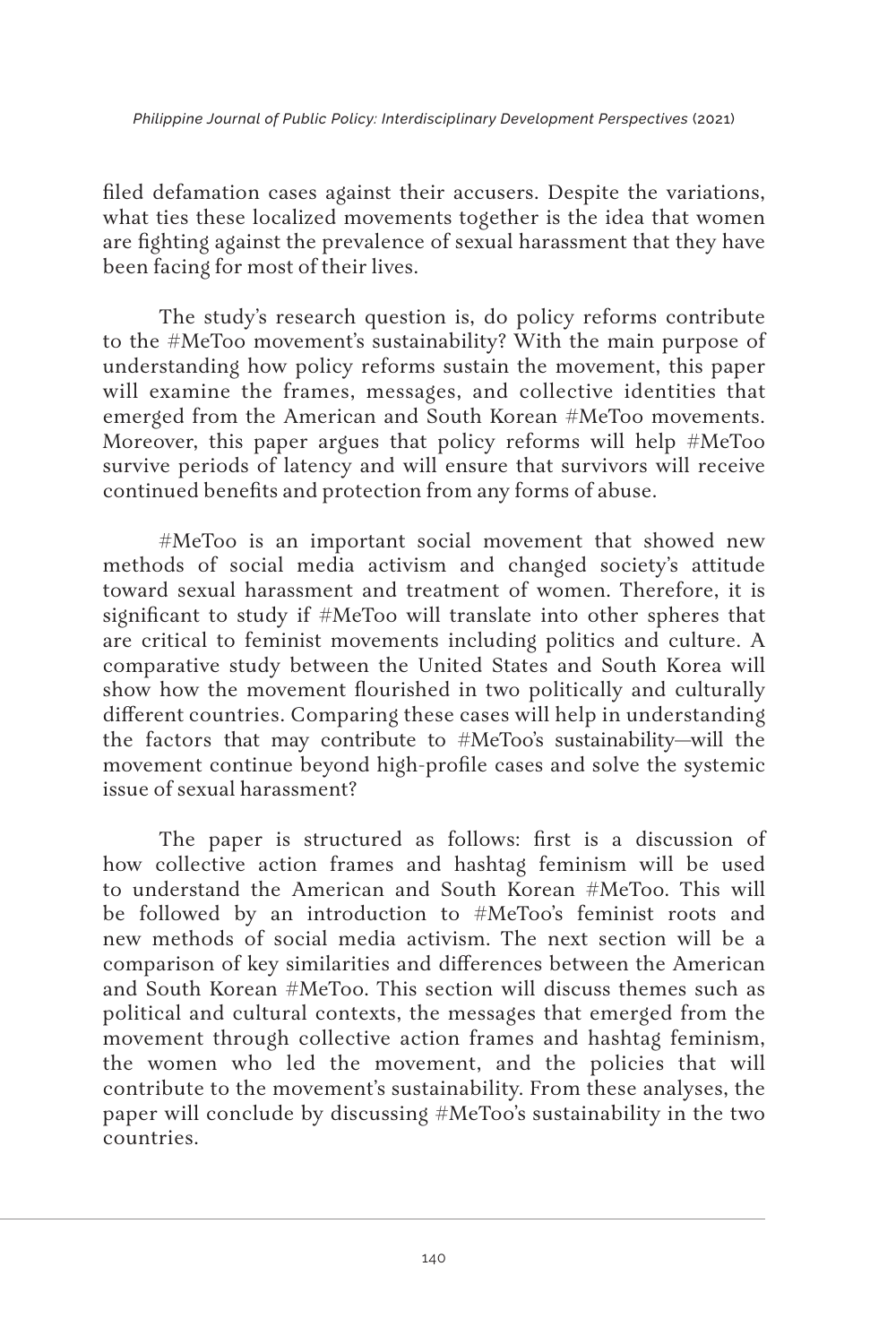## Theoretical Framework: Collective Action Frames and Hashtag Feminism

The paper's primary theoretical grounding will be how collective action frames and hashtag feminism focus on specific messages and encourage individuals to engage in conversations about the treatment of women. Using this framework, this paper will show the collective action frames that resulted from #MeToo, the discursive use of hashtags to focus on feminist messages (i.e., standing up to sexism, empathizing with survivors, demanding change), and how they helped in generating support and solutions to respond to the issue of sexual harassment.

## Collective Action Frames

In the study of social movements, the concept of framing has been examined by several scholars to analyze the messages used to mobilize support for a cause. Della Porta and Diani (2006) identified three important elements of frames: diagnostic, prognostic, and motivational. The diagnostic element involves the identification of actors who can have opinions on certain issues and identifies specific social problems that the movement aims to solve. Prognosis includes looking for solutions, thinking of new social patterns, finding new ways of managing relationships among groups, and identifying new expressions of consensus and power. According to the authors, prognosis ultimately makes way for new courses of action and objectives that will solve a social problem. The motivational element involves the production of collective solidarity and transforming a collective that will allow them to act on specific messages or problems. Della Porta and Diani further argued that motivation is an essential element of social movements because it will encourage individuals to believe the claims of a movement and lend their support toward a cause.

Snow (2004, 384) explained the framing process in the context of social movements by stating that framing "focuses attention on the signifying work or meaning construction engaged in by social movement activists and participants and other parties (e.g., antagonists, elites, media, counter movements) relevant to the interests of social movements and challenges they mount." This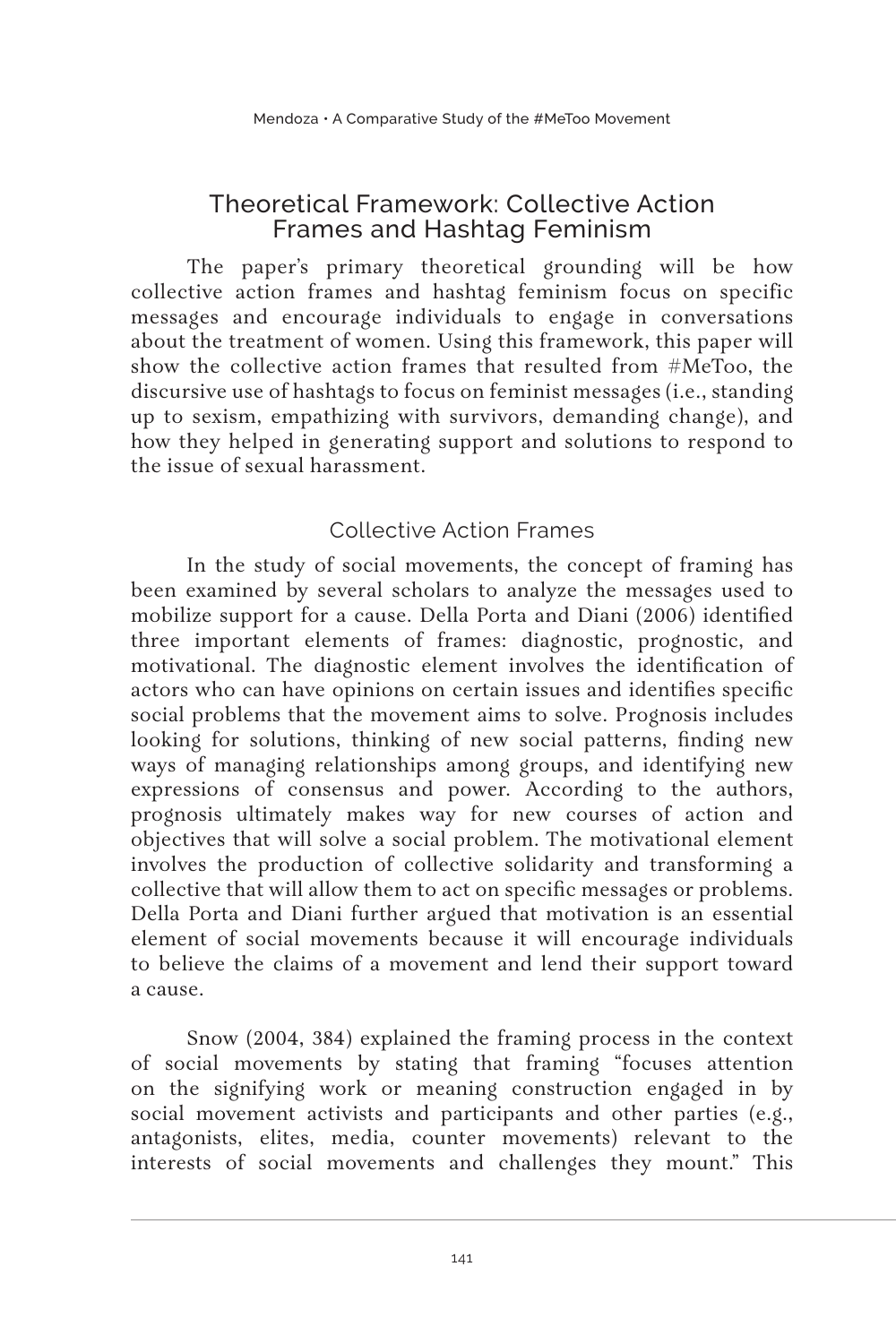means that social movements are active agents that produce messages and meanings to garner support from allies and participants of the movement.

According to Snow (2004, 384), collective action frames result from "the framing activity within the social movement arena" and that they focus attention to specific messages by emphasizing what is *in frame* and *out of frame*. Collective action frames tie together the different elements of a message to ensure that one set of meanings is conveyed. It is also worth noting that Snow described how collective action frames focus and articulate messages that "activate adherents, transform bystanders into supporters, exact concessions from targets and demobilize antagonists" (2004, 385). The most important characterization that Snow provided is that collective action frames are "agentic and contentious" (2004, 385), particularly in challenging dominant societal views. This can be seen in the way the #MeToo movement challenged the prevalence of patriarchy and sexism in different societies

A specific example of a study on collective action frames is the examination of women's organizations involvement with the Supramed Strike in Turkey (Acar 2010). Acar adopted Snow's definition of collective action frames and combined it with the process of diffusion to understand how the labor strike extended its causes to women's liberation issues. Acar discovered that the collective identity of women workers who participated in the strike can be attributed to the framing of narratives of struggles against capitalism and patriarchy. These narratives were diffused through a women's journal that was distributed among feminist circles. Moreover, the strikers became visible during the 2007 International Women's Day celebration where mainstream newspapers took notice of women workers' concerns (pregnancy, bathroom restrictions, etc.). The study concluded that framing helped the participants highlight specific feminist causes, form collective identities as women workers, and merge women's concerns with labor issues.

## Hashtag Feminism

An important tool that defined #MeToo is the hashtag itself. Social media users use hashtags to filter and draw attention toward a specific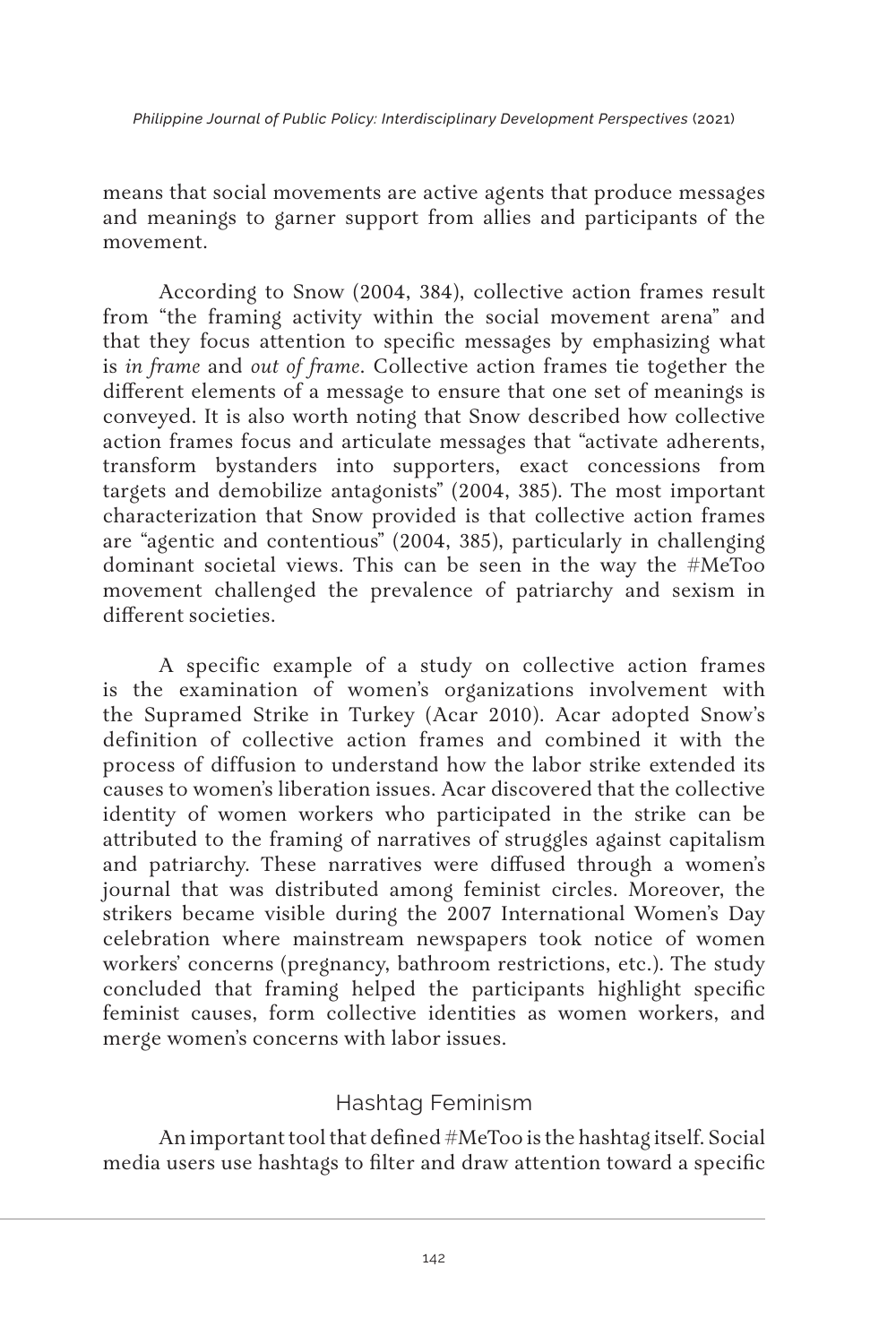word, phrase, and message. Hashtags are useful in making posts *trend*, which refers to a high level of engagement from social media users. In the digital age, social movements have utilized hashtags to spread their messages and mobilize supporters.

#MeToo is a part of a growing trend of feminist campaigns that use hashtags to communicate sentiments or bring attention to a certain issue. Scholars have labeled this as hashtag feminism. Dixon (2014, 34) defined hashtag feminism as the creation of "virtual space where victims of inequality can coexist together in a space that acknowledges their pain, narrative, and isolation." She explained that hashtag feminism helps social media users to develop feelings of connections with specific messages and other users. Dixon cited some of the hashtags that were used by feminist activists: #YesAllWomen, #BringBackOurGirls, and #SolidarityIsForWhiteWomen. These hashtags were widely used to spotlight specific problems experienced by women. Moreover, Dixon argued that hashtag feminism enables women to redefine their social realities by sharing their beliefs with like-minded individuals. She stated that these hashtags show how online communities have become platforms to showcase the power of language in conveying experiences of gender-based inequality.

G. M. Chen et al. (2018) analyzed how the function of hashtags evolved from sorting information to initiating social and political change. G. M. Chen et al. explained that hashtag feminism has given the marginalized and the voiceless discursive power, especially those who are not given attention by mainstream media (i.e., minorities, women). The authors cited how hashtag feminism has been used in countries such as India, Kenya, and Nepal. Hashtags such as #SafeCityIndia, #EverydaySexism, and #BoardtheBus were used by feminists to document rampant cases of sexual harassment even in public places.

Xiong et al. (2018) conducted a study of #MeToo's frames by focusing on the concept of hashtag activism. The authors claimed that Milano's tweet encouraged numerous women to tweet about their experiences. Moreover, the study found that the #MeToo related posts revealed feminism-centered and activism-centered networks on social media. Using thematic analysis, Xiong et al. concluded that the public has greatly contributed to the #MeToo discourse by discussing the factors that deter women from talking about the types of oppression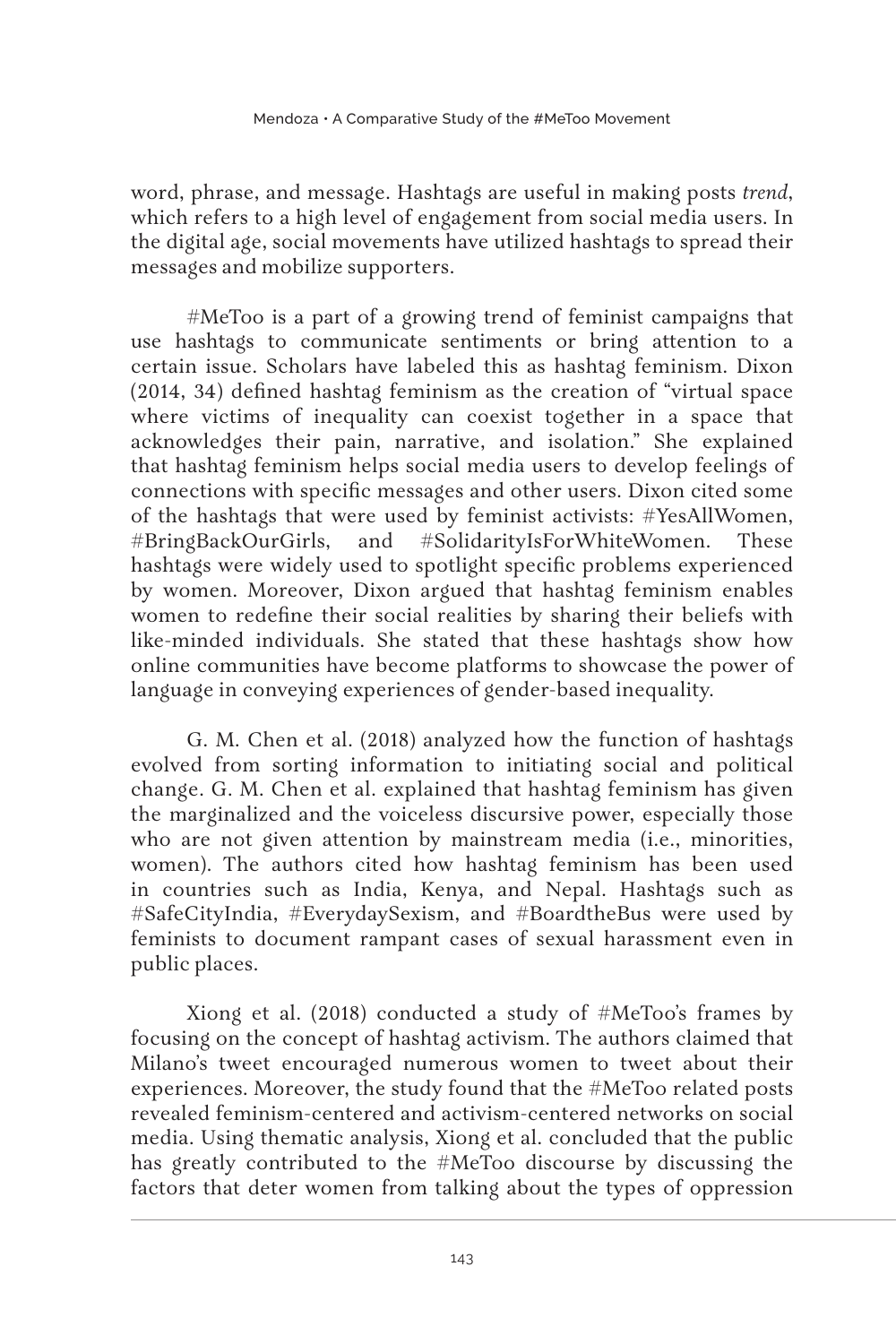they went through and encouraging social media users to talk about the problem of sexual harassment.

Mendes et al.'s (2018) study on hashtag feminism explained the different ways in which feminists have used digital technologies to increase dialogue, organize activities, network with other individuals and organizations, and fight misogyny and rape culture. The study emphasized the role of Twitter in feminist activism. The authors argued that although Twitter allows feminist campaigns through tweets and hashtags, individuals who use the platform to tell their stories are subjected to intense criticism and vicious responses from opponents. In addition, hashtags used by similar movements (e.g., #BeenRapedNeverReported and #YesAllWomen) proved to be taxing and anxiety-inducing for women who tweeted about their experiences.

Collective action frames and hashtag feminism will help explain the popularity of the #MeToo movement, particularly the role of related hashtags such as The United States' #TimesUp and South Korea's #WithYou and School #MeToo. Moreover, this study will use the lens of collective action frames and hashtag feminism in understanding if the movement was able to effect tangible change through policies and society's view on sexual harassment.

# Results and Discussion

### #MeToo as a Feminist Social Movement: History and New Methods of Social Media Activism

At its core, the #MeToo movement is a spillover of the feminist movement (Whittier 1995, cited in Snow 2004). Feminism has been fighting for social and political objectives that challenge gender relations (Ferree and Mueller 2004), and #MeToo is a specific reaction to the prevalence of gender-based abuse and the culture of impunity that protects perpetrators from consequences. Feminism's most important influence on the #MeToo movement is its effort to focus on the victim's perspective (Hoffman 1986). Feminism puts premium on believing the victim, which is a key characteristic of #MeToo. As argued by Boyle (2019), speaking out is an important factor in tackling sexual harassment. Personal stories about sexual abuse are the foundation of feminist activism to end violence against women.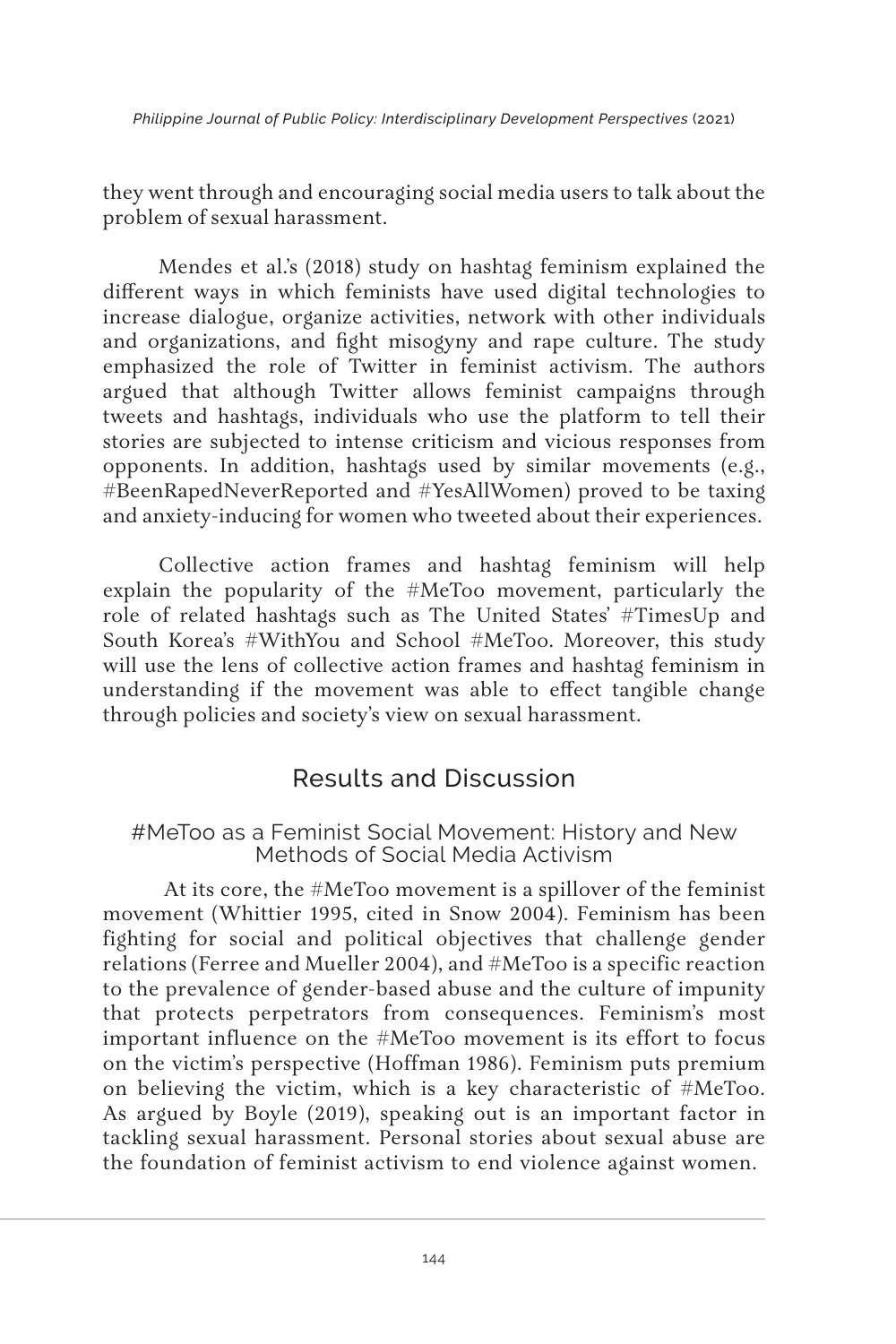How did #MeToo start? Before its popularity in 2017, Tarana Burke established a nonprofit organization called *Just Be Inc.* in 2006. The organization sought to help sexual harassment victims who do not have the resources to help them get through what they experienced (Garcia 2017). As a youth worker working mostly with Black children, Burke heard accounts of sexual abuse. This motivated her to act. Burke used the popular social media platform *MySpace* to raise awareness for her cause. She used the phrase "me too" to emphasize the importance of empathy toward sexual abuse survivors. More than a decade later, *The New York Times* published an exposé detailing numerous sexual harassment allegations against prominent Hollywood producer Harvey Weinstein (producer of *Shakespeare in Love* and *Django Unchained*). The article prompted actresses, including Angelina Jolie, Asia Argento, Lena Headey, Gwyneth Paltrow, Ashley Judd, and Rose McGowan, to come forward against Weinstein. These high-profile cases sparked conversations about the impunity granted to powerful men despite committing sexual abuse. Following these accusations, Milano's tweet became a major turning point for the movement. The tweet was picked up by millions of social media users and led to numerous women posting about their own experiences with the #MeToo hashtag.

The mainstream attention that #MeToo received not only highlighted the shared experiences of women, but also revived a movement that began in 2006. There were two main reasons for the explosion of #MeToo conversations in 2017. First, social media platforms have become accessible to everyone. When Burke created the movement, social media was not as ubiquitous as it currently is. Now, it is easier to participate in conversations that people deem to be relevant to their lives. Second, the fact that famous actresses spoke out against Weinstein gained the attention of American and international mainstream media. These factors revived the 2006 Me Too movement from latency and created opportunities for largescale mobilization efforts.

#MeToo shows new methods of social movement activism in the digital age. The hashtag crossed international borders and led to local campaigns in several countries. Della Porta and Diani (2006) analyzed the tendency for protests and social movements to go beyond national territories. Their discussion focused on the decreasing capacity of states to regulate behavior within specific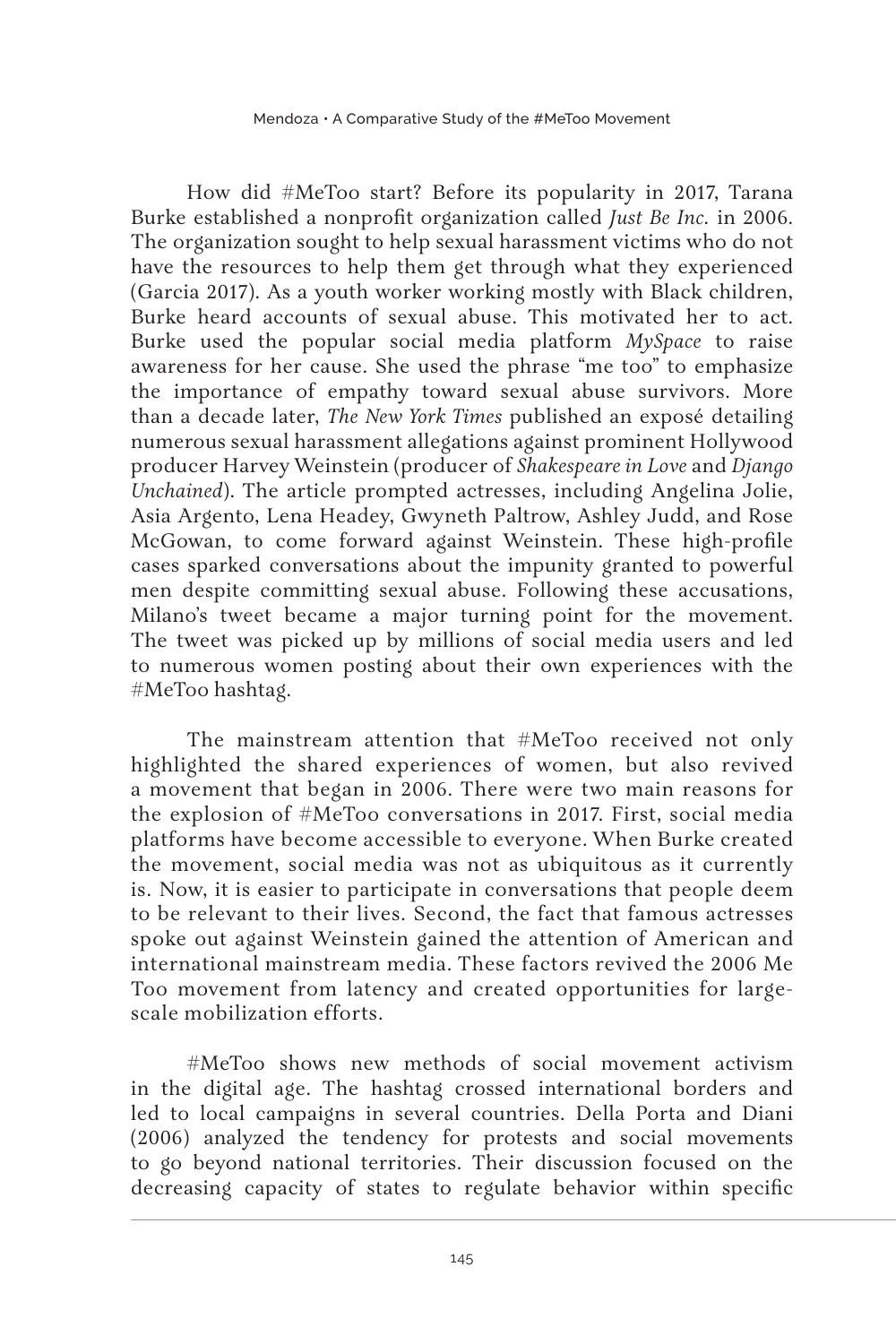territories due to globalization. Della Porta and Diani further analyzed how technological innovations lead to organizational change. As "computer-mediated communication" (2006, 155) expanded because of economic progress, social movement organizations now have the advantage of spreading information to mobilize potential allies. Social media became a personal tool that allows users to talk about their lives as often as they want. This is the main reason why #MeToo became visible and personal. Millions of women saw what happened to famous actresses, and they were able to relate their own experiences. Most importantly, social media does not have national boundaries. Thus, the American #MeToo movement reached other countries and led to its localization.

Carty and Reynoso Barron (2018) examined how social movements have used the latest available technology in their activism. The authors argued that information communication technologies (ICTs) allowed activists to communicate through "diffuse networks of peer-to-peer information sharing and commentary" (2018, 390). They cited the widespread protests empowered by social media such as the Arab Spring, Occupy Wall Street, #BlackLivesMatter, and #MeToo. Carty and Reynoso Barron explained that through ICT, ordinary citizens can organize socially and politically oriented events, sign online petitions, and hold online campaigns. In short, new technologies have made it easier for social movements to broaden their visibility and reach a critical number of supporters.

However, social media activism has its disadvantages. Carty and Reynoso Barron explained that white supremacists have used social media to recruit more members and spread racist views. Online feminist movements have similarly faced challenges particularly from trolls who devalue or criticize women who speak out about sexism and harassment. Mendes et al.'s (2018) study on digital feminist activism showed how Twitter feminists face abuse and hostility. Upon interviewing women who actively participate in online feminist causes, Mendes et al. discovered that these women receive violent messages, including rape and death threats. The mental and emotional toll of online criticism might be one of the reasons why some women who participated in the #MeToo movement wanted to remain anonymous.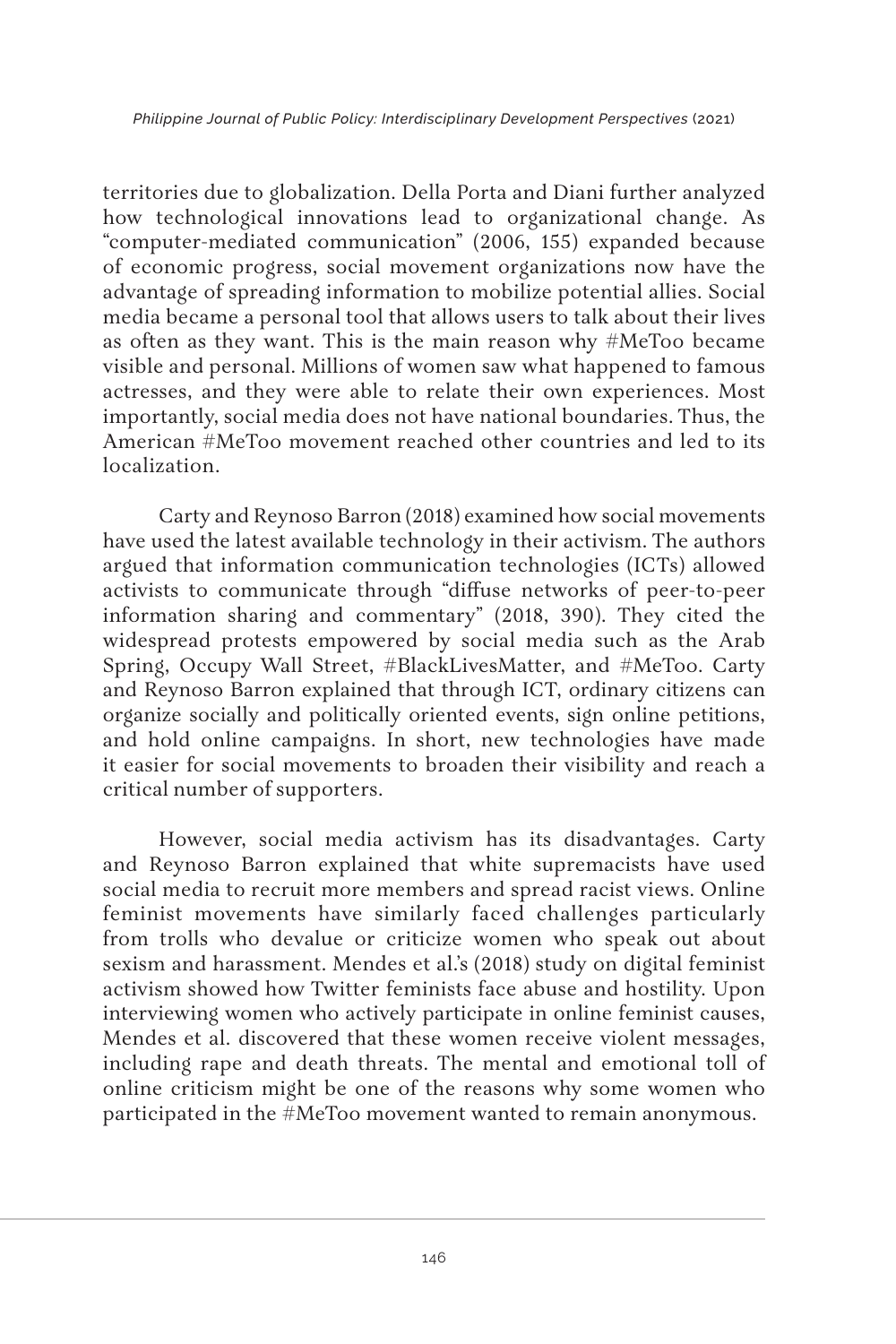Even with the downside, social media remains important for social movements because it has allowed for increased connectivity among potential allies and supporters.

## Key Similarities and Differences Between the American and South Korean #MeToo Movement

This section will compare the political and cultural contexts of the two countries, starting with the United States as point of reference followed by South Korea. The collective action frames and their impact on #MeToo's development will also be compared. Finally, this section will examine the policies and courses of action that may contribute to the movement's sustainability in the two countries.

### Contextualizing #MeToo: Political and Cultural Differences between the United States and South Korea

To understand the #MeToo movement, it is important to compare two different cultural contexts. This will help explain how gender issues cut across cultural differences. The United States represents a liberal Western culture that focuses on individual values whereas South Korea represents Eastern traditions that emphasize the importance of hierarchy and the collective.

Examining the American roots of the #MeToo movement will help explain its evolution and impact. Feminism has long been established in the United States and it can be traced back to the 1820s and 1830s when women fought for the right to vote (DuBois 1987). This was followed by movements for political and social equality in the 1970s and the emergence of intersectional feminism in recent years. #MeToo emerged at a time when most American women have enjoyed political and social liberties that feminism has fought for in the past. However, #MeToo showed that sexual harassment is still prevalent in the United States.

Rodino-Colocino (2018) examined the role of #MeToo in exposing the systems of privilege and impunity granted to personalities like Weinstein and former President of the United States Donald Trump. She argued that #MeToo's strength lies in the power of empathy given toward survivors. Rodino-Colocino highlighted an important point by discussing how Me Too's founder, Tarana Burke, and other activists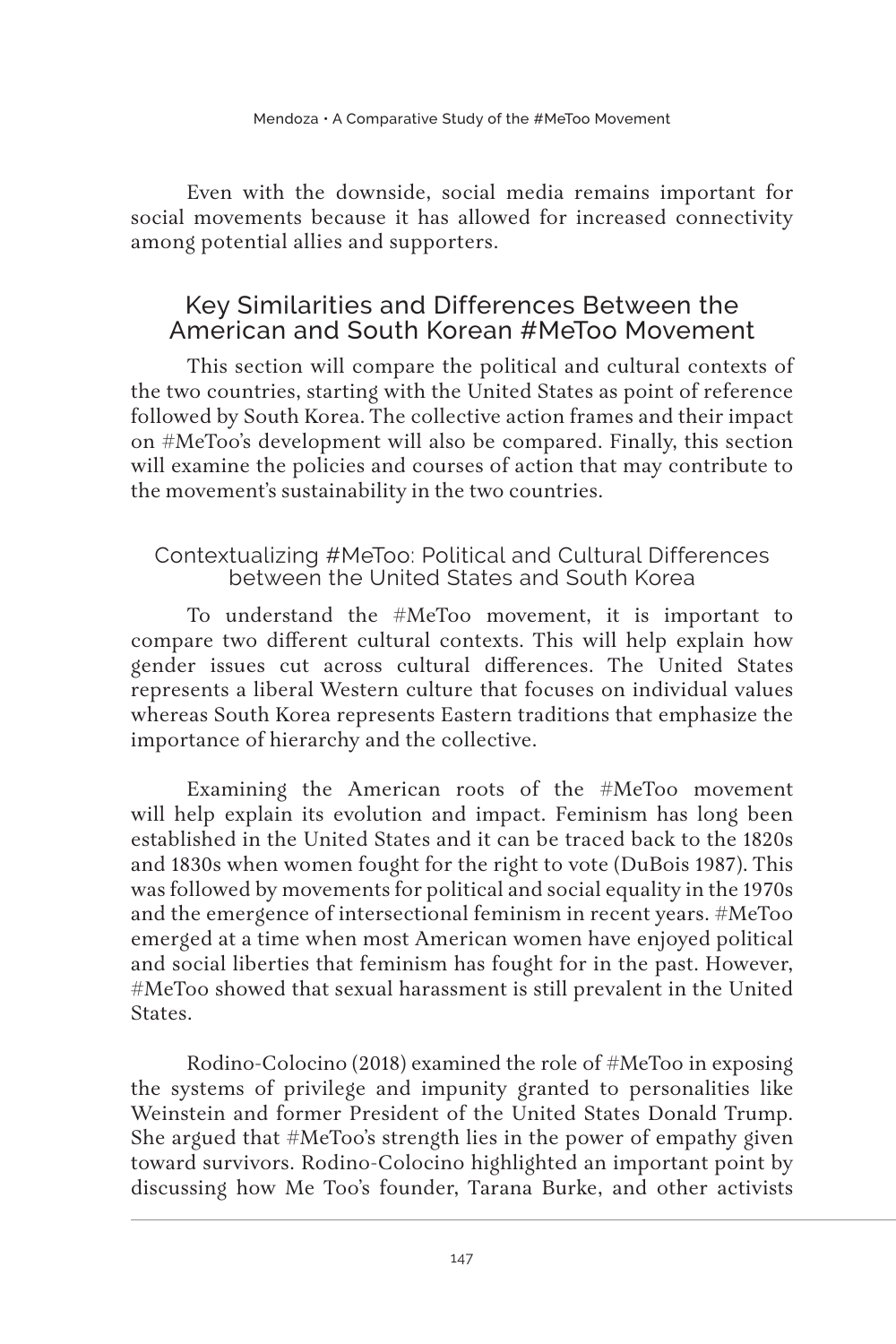contextualized the #MeToo tweets and the movement itself as part of a broader fight against patriarchy and racism in the United States. Burke (in Rodino-Colocino 2018) argued that the attention #MeToo received provides an opportunity to tackle the history of misogyny and racism in the United States. Furthermore, #MeToo's rise opens doors for systemic interventions that will prevent further abuses to women of different races.

South Korea was selected because of #MeToo's relative success despite being a culturally conservative Asian country. The South Korean #MeToo was adopted by different groups in the country and even received support from President Moon Jae-in. Since South Korean feminism is different from that of the United States, this provides an opportunity to analyze how the countries' differences can affect #MeToo's sustainability. South Korea's feminist movement is relatively new compared to the United States. H.K. Kim (2009) stated that most Korean feminist scholars identified the beginning of the country's feminist movements with struggles for national independence in the early twentieth century. She explained that the challenge to South Korean feminism is balancing it with the issue of postcolonial nationalism. This involved promoting the nation's identity and putting emphasis on collective values rather than individual ones (i.e., women's rights). However, H.K. Kim argued that there were feminist efforts that were in line with South Korea's nationalism. She cited the *minjung* feminism movement, which fought against the unfair treatment of women factory workers (1960s and 1970s), the efforts of women's movement to demand apology and compensation for comfort women during the Japanese occupation (1990s), and the abolition of the family-head system, which states that men are the head of the family and that women belong to their husband's families (2008). Despite these developments, #MeToo exposed how sexual harassment remains to be a problem for the country.

Larsen (2018) studied the South Korean institutions that encourage gender-based discrimination. Larsen argued that there is a history of sexual abuse toward South Korean women, especially during the time of American military presence. Women endured sexual harassment and even resorted to becoming comfort women. Larsen claimed that *orientalism—*an idea that patronizes the sexualization of Asian women—has become a destructive image for South Korean women. The paper concluded that for #MeToo to be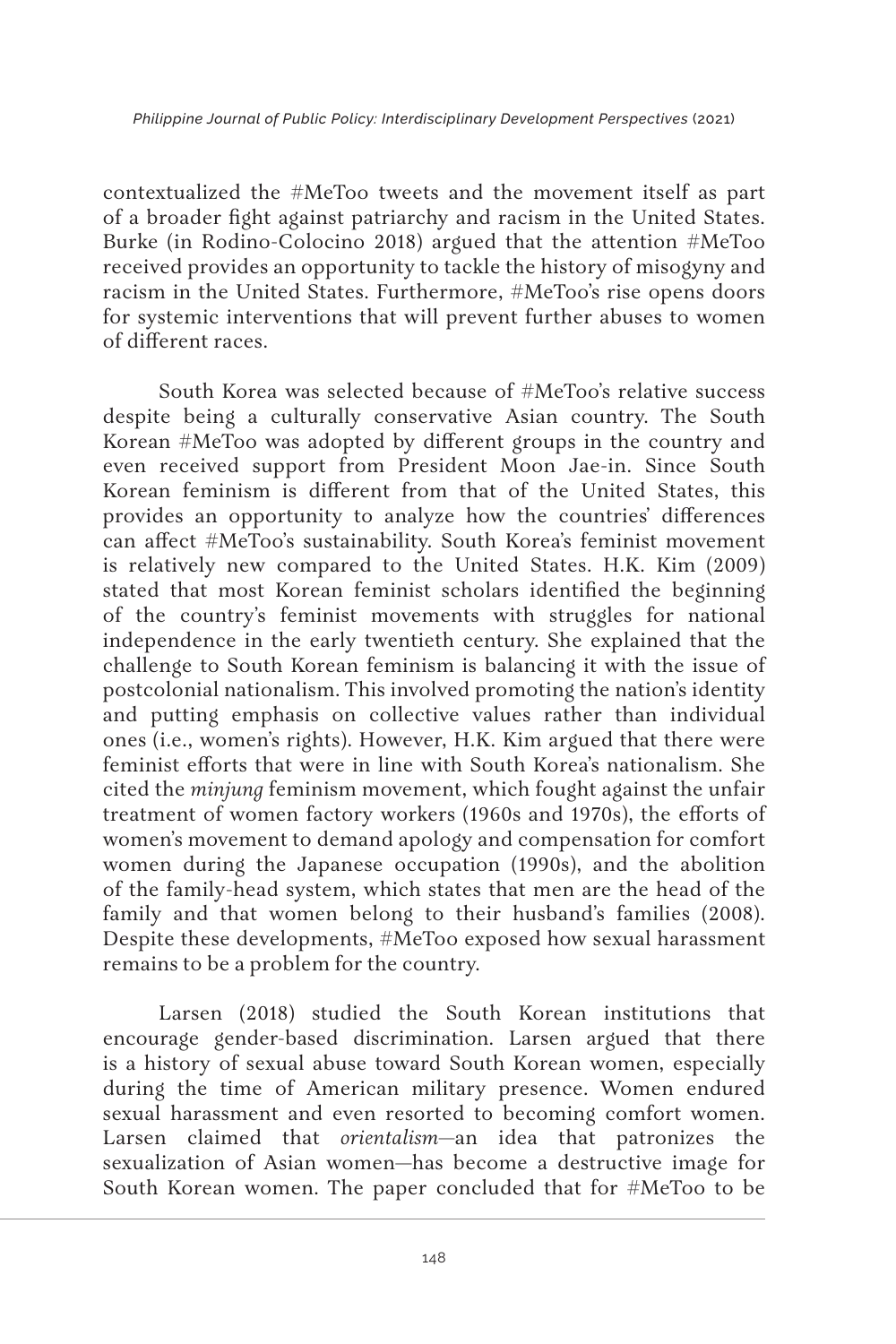successful in South Korea, it is crucial to understand that misogyny and sexism are systemic problems.

 #MeToo showed how feminism in both countries have dealt with the issue of sexual harassment. In the United States, the Hollywood actresses who exposed their abusers inspired a wave of protests. These developments influenced the South Korean #MeToo, specifically when prosecutor Seo Ji-hyeon exposed a senior official who sexually harassed her. Seo has been credited for starting South Korea's #MeToo by inspiring women to fight against sexual abuse.

The American #MeToo led to a broader fight against the country's culture of sexism. Since its massive mobilization in 2017, the United States saw specific changes due to #MeToo. For instance, Weinstein suffered the consequences of his actions. The Academy of Motion Picture Arts and Sciences expelled the producer, the Producers Guild of America banned him from the organization, and Weinstein's own company fired him from the board. But the most important event happened on March 11, 2020, when Weinstein was finally sentenced to twenty-three years in prison for rape and sexual assault (BBC 2020). This is a victory for #MeToo because Weinstein's case kick-started the movement. The imprisonment of former United States Gymnastics doctor Larry Nassar for sexually abusing more than a hundred young athletes was also a key event that #MeToo influenced. More than 150 women testified against Nassar, which led to his sentencing to up to 175 years in prison (Kirby 2018).

In South Korea, public reception to the movement is divided. In February 2019, a number of male students protested against the government's anti-sexual harassment campaigns. The students argued that the government's crackdown on sexual harassment is reverse discrimination. Male students are now scared to give compliments to their female classmates because they might be accused of harassment (Suzuki 2019). Actor Jo Min-ki's suicide after allegations of sexual assault from eight women sparked conversations that labeled the movement as a "witch hunt." President Moon also received criticisms for supporting #MeToo in light of the actor's death. In July 2020, a similar incident happened when former Seoul Mayor Park Wonsoon committed suicide after his secretary accused him of sexual harassment. The secretary was widely criticized and blamed for Park's death. Members of the public also doubted the credibility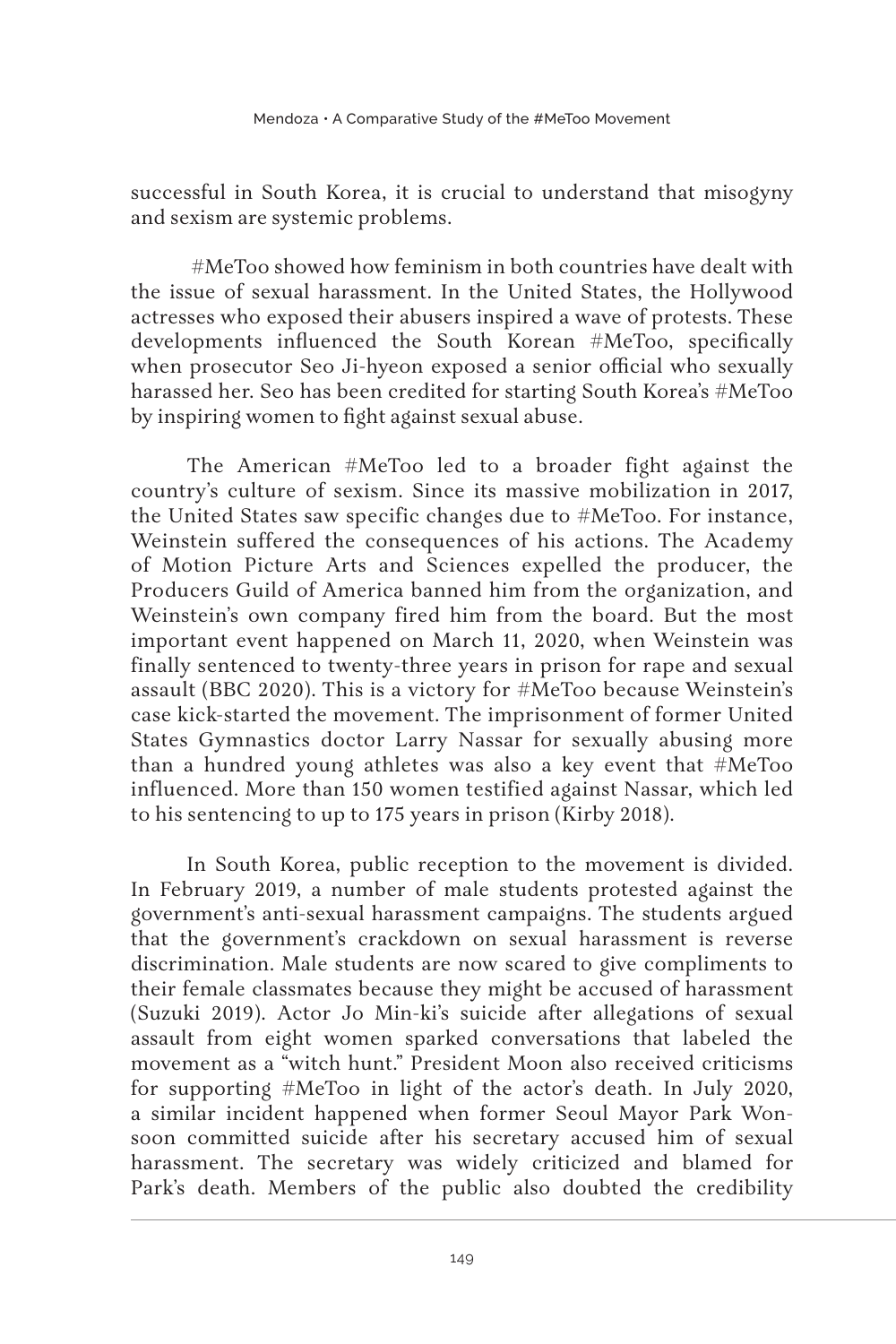of the secretary's accusations. However, in January 2021, South Korea's National Human Rights Commission confirmed through an investigation that the allegations were true. The Commission recommended for the government to continue investigating sexual harassment complaints to prevent similar cases in the future (Kim and May 2021).

## Advantages and Challenges

The American #MeToo had the advantage of being introduced in a country with a vibrant feminist movement. Movements for the right to vote, the right to education, and equal opportunities for women in the workplace were already parts of the American cultural, social, and political tapestry. Since American women already enjoyed the liberty to express themselves and their choices, the #MeToo movement received significant support (Bowman et al. 2019). However, the movement faced the challenge of intersectionality. One of the criticisms of the 2017 #MeToo movement was its initial exclusion of Black women and other women of color. The women who led #MeToo are predominantly white Hollywood actresses. These women had the platform to speak up and the financial resources that allowed them to file the necessary lawsuits. This is very different from the original movement that Burke established, which aimed to help underprivileged Black women and children (Garcia 2017).

Crenshaw (1989) introduced intersectionality in her study of Black women's struggles and the impact of certain policies on their lives. Crenshaw characterized intersectionality as "a way of framing the various interactions of race and gender in the context of violence against women of color" (1989, 1,296). In mainstream parlance, intersectionality refers to including minority groups to conversations and policies that benefit the society. It is important to discuss intersectionality vis-à-vis #MeToo because race has affected the way the American society responded to sexual harassment cases. Black women and women of color have different economic, social, and political positions in the country compared to white women. Leung and Williams (2019) argued that Black women have to deal with gender-based violence and racism, making it difficult for them to come out and expose their abusers. Additionally, they face backlash whenever they talk about their experiences. These issues were apparent in the authors' analysis of *Surviving R. Kelly* (2019), a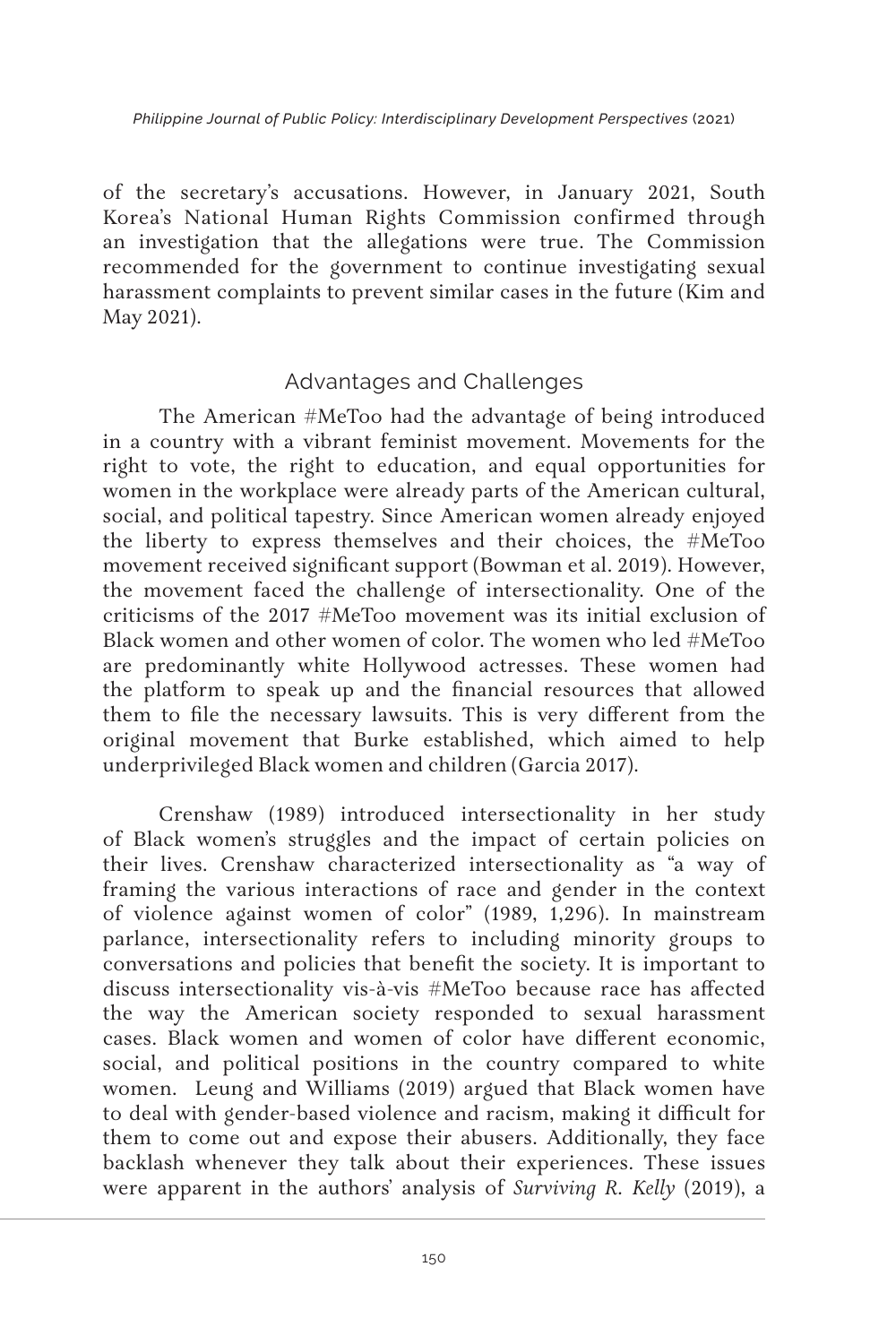documentary about the sexual abuse allegations against the famous American singer. According to the authors, race is the main reason why R. Kelly's victims, who are Black women, were ignored by the public as opposed to Weinstein's white victims.

The exclusion of Black women in the 2017 #MeToo narrative comes back to the movement's founder, who is a Black woman herself. When Milano's tweet became viral, women of color criticized the movement because Milano co-opted Burke's 2006 Me Too without crediting the founder. These women argued that Burke's lifelong advocacy did not receive any support from white feminist activists over the years. According to Garcia (2017), Milano reached out to Burke and publicly credited the latter. Since then, Burke became the movement's key figure. In an interview with The New York Times, she argued that the campaign should "put focus back on the victims" and that #MeToo is "bigger than one person" (Burke 2017). This signified the unity of Black women and other women of color with the movement.

The American #MeToo movement also had to deal with its political context. #MeToo gained momentum with a president who is openly sexist. Former President Donald Trump faced allegations of sexual harassment as reported by the mainstream media. In October 2016, a clip from *Access Hollywood,* which showed Trump bragging about kissing and groping women without their consent was circulated by American media outlets (Rupar 2019). A book written by Barry Levine and Monique El-Faizy (2019) entitled *All the President's Women: Donald Trump and the Making of a Predator* detailed accounts of sexual misconduct from several women. Trump could not avoid these accusations amidst #MeToo. Not only did Trump deny all allegations, but he also belittled the movement. In October 2018, Trump lamented that it was "a very scary time for young men in America, where you can be guilty of something you may not be guilty of" (Beckwith 2018). Beckwith reported that this is a reference to the sexual misconduct allegations faced by Supreme Court nominee, Brett Kavanaugh. Trump mocked how #MeToo has made it difficult for him to say things during his campaign rallies. The problem is that Trump's rhetoric encourages his supporters who share the same views. For instance, Donald Trump Jr. mocked the movement when he kissed his girlfriend during his father's campaign rally in North Carolina in 2019. Trump Jr. asked if the kiss will be denounced by the movement. This remark was met with laughter from the crowd (Santucci 2019). Although the United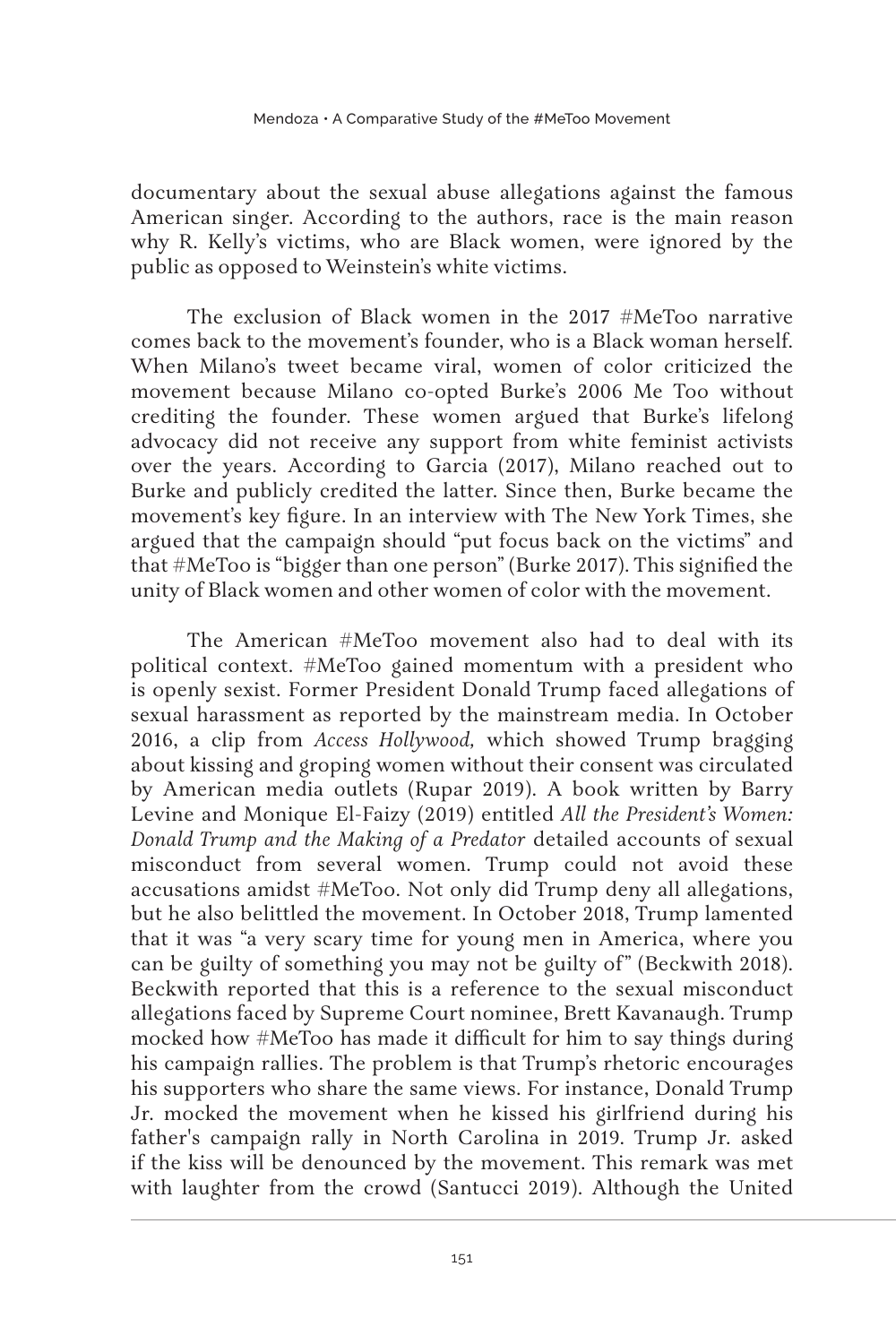States has an advantage because of its vibrant feminist movements and increasingly progressive society, the issues cited above pose challenges to the movement's sustainability.

In January 2018, the South Korean #MeToo movement took ground. It began when South Korean prosecutor Seo Ji-hyeon requested to open an investigation into an incident that involved her and a senior official. The incident happened in 2010, but Seo had to undergo an unnecessary audit because of her complaint. As a consequence, she was assigned to a lower-level court. When Seo saw the massive response to #MeToo in the United States, she decided to act. She requested to reopen the investigation and published an open letter with the #MeToo hashtag. Seo claimed that she was empowered by the American women who talked about their experiences and that she wanted to do the same for South Korean women (Haynes and Chen 2018). Haynes and Chen also described how Seo's actions impacted South Korean women. After Seo published her letter, she spoke on an influential news program. This interview served as the turning point for the country's own #MeToo movement. Women from different industries (film, art, education, etc.) talked about their own experiences and began protesting the prevalence of sexual abuse in the country. The Time article also cited that the Korea Women's Hotline received a 23 percent increase in the number of reports from survivors of sexual abuse and domestic violence weeks after Seo's interview.

The inception of the South Korean #MeToo movement mirrored the United States: a powerful woman accusing a high-level official of sexual harassment encouraged many others to share their stories. However, these women had to contend with the country's conservative culture. In contrast to the United States, feminism in South Korea is frowned upon. During a #MeToo protest in Seoul in March 2018, more than a hundred women talked about their experiences publicly (Bicker 2018). As Bicker reported, one of the female college students who spoke claimed that whenever she tells her male classmates that she is a feminist, they look at her as if she has joined a cult. In the same article, Sociology professor Joo Hee Lee argued that sexual harassment in South Korea is a systemic problem, and it should be changed. She attributed these to the country's corporate culture, which is a very closed old boys' network. Men have traditionally ignored women and excluded them from management. South Korean women who work in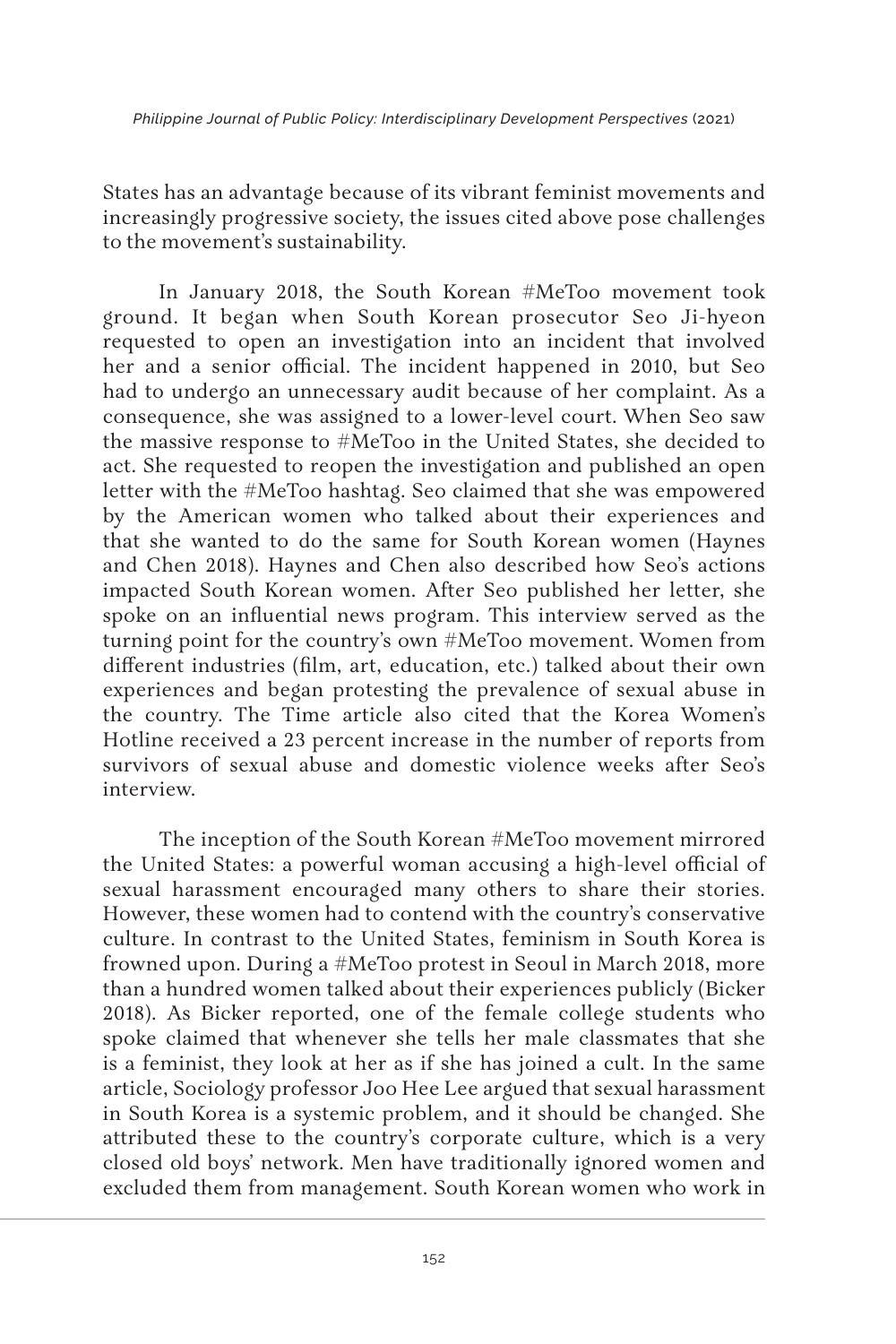big companies have also been forced into situations where they were sexually harassed to be promoted.

The South Korean film industry is also notorious when it comes to sexual harassment. J. Kim (2018) detailed how the industry justifies degrading women as part of its male-centric narratives, which view women as objects of desire and abuse. Similarly, Larsen (2018) claimed that South Korean women are used to these kinds of treatment. He traced this back to the experiences of comfort women during the American military presence in South Korea. The challenge for the South Korean #MeToo movement is for its message to resonate to all South Korean women. This includes breaking the narrative that it is normal for women to be sexually abused because of their gender and position in the society. However, it can still be argued that the responses to the country's #MeToo resulted in positive changes. Although it is not as massive as the millions of American women who participated in the American #MeToo movement, the fact that several South Korean women decided to come forward is a good sign that women are starting to acknowledge the country's sexist culture.

## Collective Action Frames and Hashtag Feminism: Empathy, Support, and Solidarity

When Burke labeled her advocacy Me Too, she was already framing the movement. According to Burke, the main message of Me Too is *empowerment through empathy.* Empathy goes beyond the acknowledgement of the prevalence of sexual abuse; it is a clear message that expresses understanding and solidarity among women with shared experiences. The paper argues that empathy is #MeToo's main frame and that this led to related collective action frames as will be discussed in this section.

Milano's tweet is an interesting starting point to study #MeToo's frame. By encouraging her followers to share their stories, Milano was able to create a collective action frame that shows the importance of solidarity among survivors. In an article published by *The Guardian*  (Sayej 2017), Milano stated that she wanted to encourage women to speak up, to show the magnitude of the issue, and to refocus conversations back to the survivors. The responses to Milano's tweet showed not just the number of survivors, but also their common experiences. Some tweeted that they have been sexually abused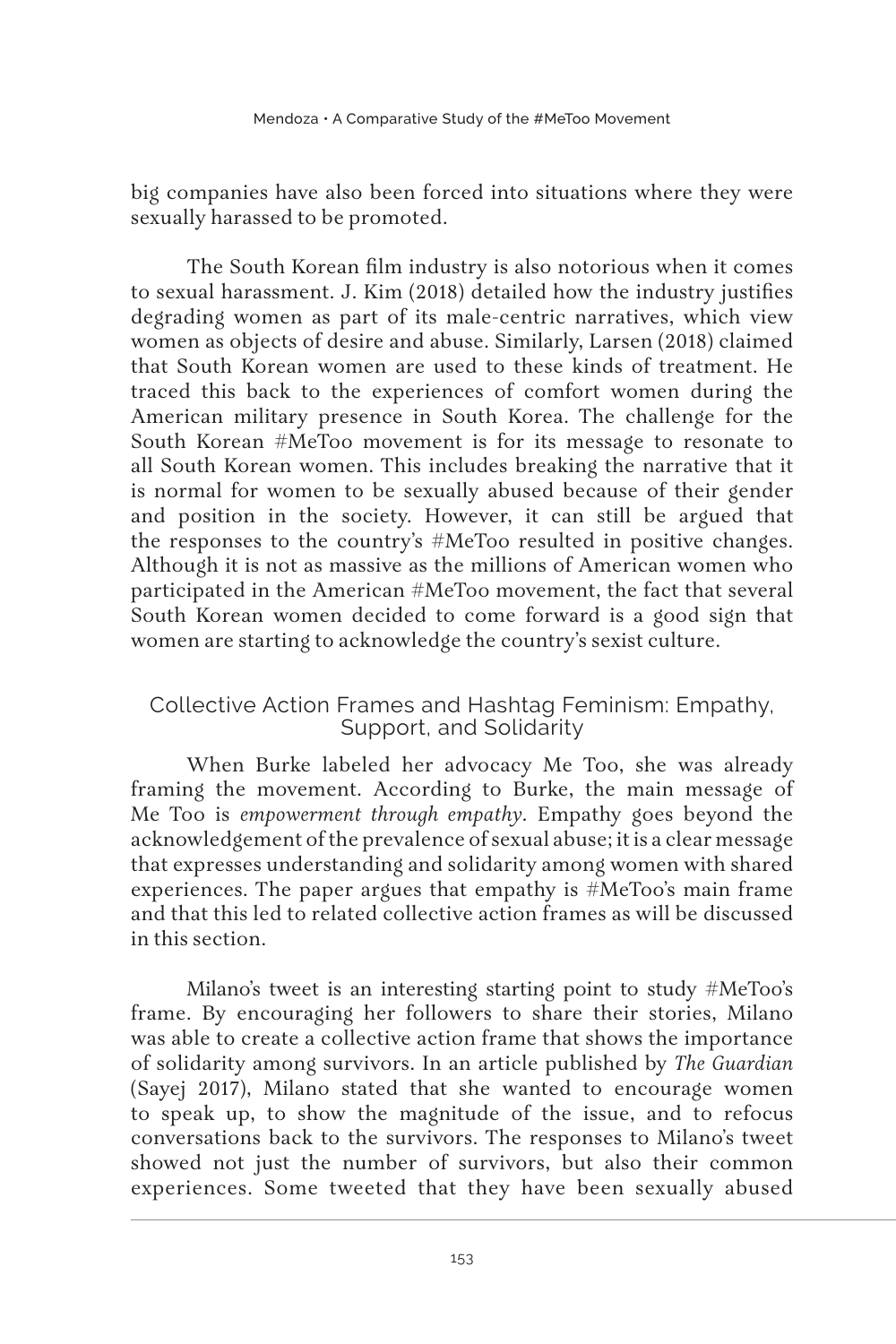several times, yet they did not receive any support. Others tweeted that they chose not to say anything because they feared that people will not believe them. One reply said that the police interview after her report was more "humiliating and traumatizing" (Zoe 2017). There were also some who expressed support, offered consolation ("sorry this happened to you," "you are so brave for speaking up"), and encouraged to keep the conversation going.

A corollary movement to #MeToo is Time's Up (#TimesUp). Time's Up serves as the next step for #MeToo. Essentially, #MeToo identified the problem whereas Time's Up aimed to solve the problem. According to the Time's Up official website, the movement's goal is to "create a society free of gender-based discrimination in the workplace and beyond." Time's Up is a social movement organization founded by Hollywood actresses, such as Natalie Portman, Oprah Winfrey, Reese Witherspoon, and other women in the entertainment industry with the goal of establishing a legal defense fund for women who do not have the resources to file lawsuits and shoulder related expenses. The anatomy of #MeToo and #TimesUp follows Della Porta and Diani's (2006) prognostic and diagnostic function of frames, with #MeToo diagnosing the problem and #TimesUp providing the solution. Like #MeToo, #TimesUp used hashtags and social media platforms to send the movement's message across. Several social media users also used the #MeToo and #TimesUp hashtags together during mobilization efforts. One of the influential #TimesUp tweets was posted by American actor Elliot Page (2018). The tweet that said "Time's up on silence. Time's up on waiting. Time's up on tolerating discrimination, harassment, and abuse" was accompanied by a course of action that encourages people to sign a solidarity letter and donate to its legal defense fund.

In terms of collective action frames, the main difference between Page's #TimesUp tweet and Milano's #MeToo tweet is the specific course of action that the former is framing. Page's tweet asked supporters of the movement to sign a letter and donate to the legal defense fund. The prognosis offered by #TimesUp should be considered as part of the broader #MeToo movement. It can be viewed as a contributor to #MeToo's sustainability because #TimesUp is an organized effort that can continue to receive donations and support beyond social media campaigns.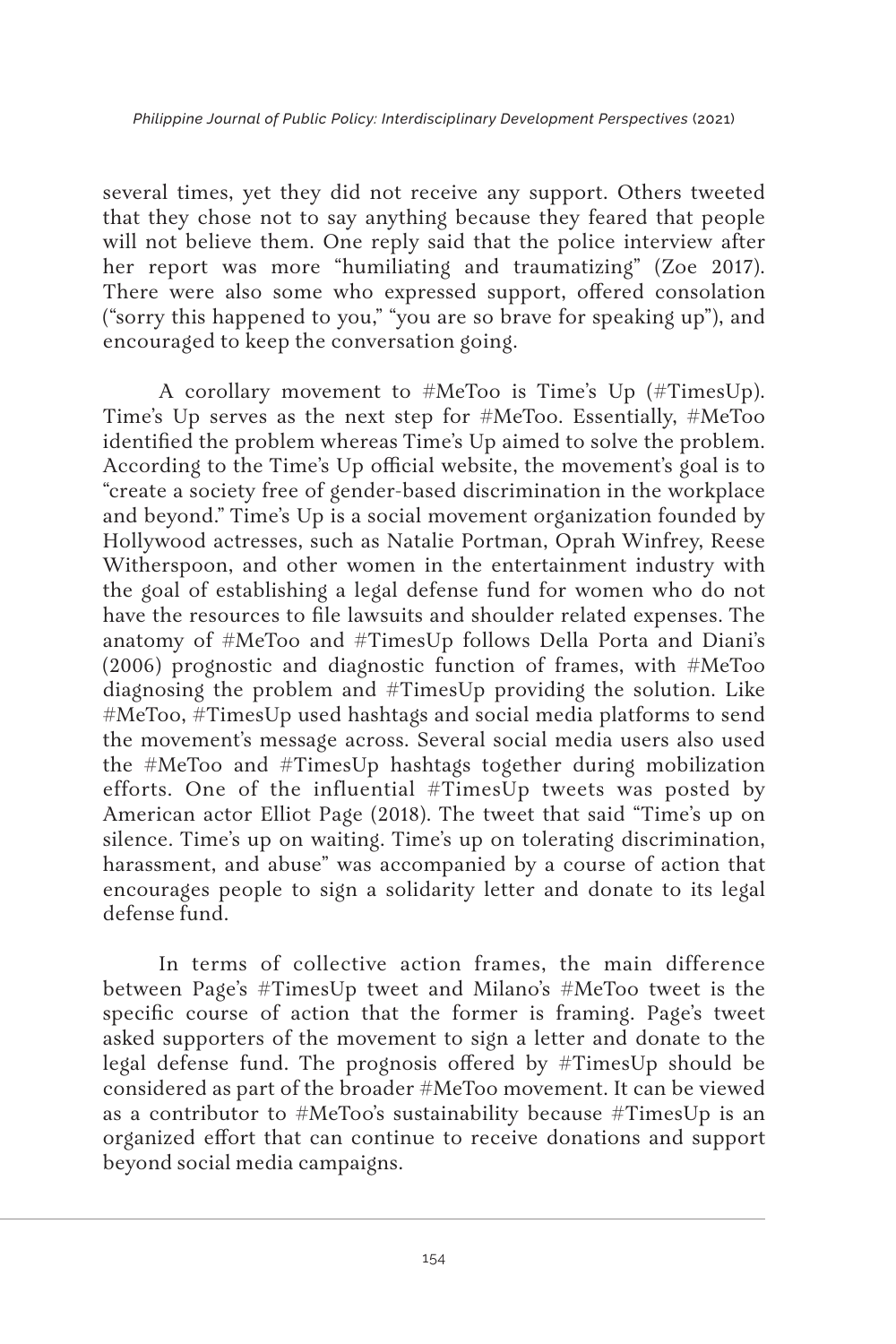Having followed the American #MeToo movement, the South Korean counterpart shared the same message of *empowerment through empathy.* South Korean women also used the hashtag, and this was seen in the public letter that prosecutor Seo Ji-hyeon published. In Seo's letter (translated in English), she detailed the harassment she experienced and the bureaucratic processes she went through to prove that it really happened. She emphasized the role of the American #MeToo movement in her decision to speak up, as well as her responsibility as a public servant to encourage others to address the systemic sexism in the country. This was a particularly challenging task for Seo because of the conservative culture of South Korea.

To understand the impact of Seo's initiative, it is important to look at other sectors that the South Korean #MeToo movement reached. A good example of such is the series of "School #MeToo" tweets that trended in the country in 2018. *Pulse*, a South Korean media outlet, reported that School #MeToo was the most tweeted topic in the country in 2018. According to an article published in the *Los Angeles Times*, the series of tweets came from students of Yonghwa Girls High School who complained that a male teacher has been touching them inappropriately (Kim 2019). The article stated that the School #MeToo hashtag was emulated by more than sixtyfive schools throughout the country. Students who participated in this social media campaign talked about how teachers verbally and sexually abuse them.

The collective action frame that emerged from School #MeToo campaign was that young women are now standing up to the abusive culture in South Korean schools. It exhibited the power of youth participation in elevating #MeToo conversations. This resulted in a collective action frame of solidarity, not just among students of Yonghwa Girls High School, but also among students from different schools.

Apart from School #MeToo, the movement also benefited from the #WithYou hashtag. *The Korea Herald* reported that #WithYou is a follow-up effort to the country's #MeToo movement. #WithYou was initiated by prominent South Korean actresses as an expression of solidarity with sexual abuse survivors (Im 2018). In a press conference in 2018, veteran actress Kim Nam-joo encouraged people to support the #WithYou movement. The overall goal is to go beyond the apologies and resignation of perpetrators and to address the structural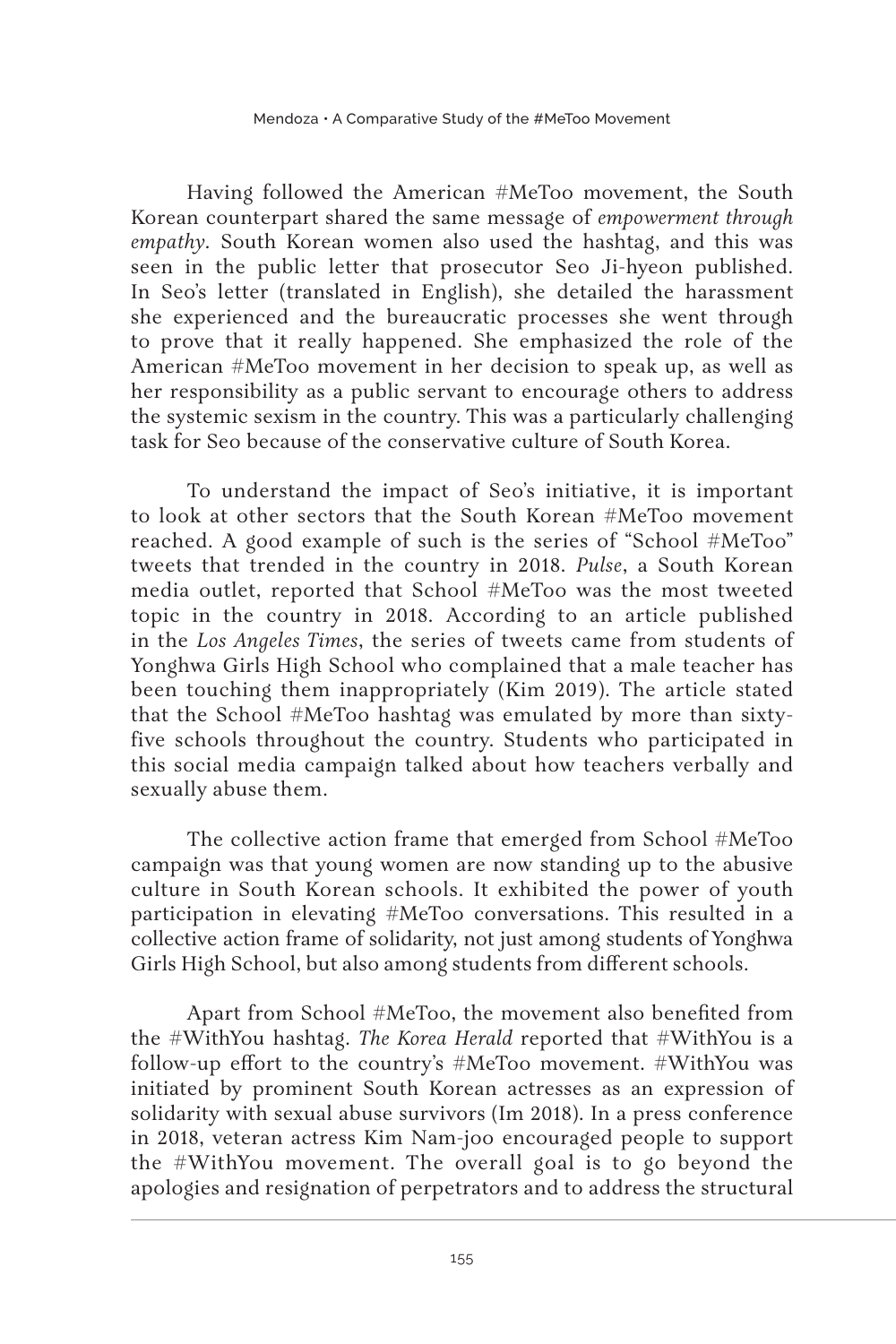problem in the country. Another actress, Kim Tae-ri, expressed her support for #WithYou during an interview with a popular Korean television show. Kim said that she knows how difficult it is for women to speak up because of the power of assailants. During the International Women's Day in 2018, South Korean women held a rally while carrying banners bearing the #WithYou hashtag (Bloomberg Quicktake 2018).

The collective action frame that emerged during the #WithYou mobilization is similar to #MeToo: support toward survivors and understanding the difficulty of speaking up due to the culture of victimblaming in South Korea. The resulting impact is the dissatisfaction of South Korean women toward their society that shuns women's voices.

### The Women Who Ignited the Movement

Hollywood actresses were at the forefront of both #MeToo and #TimesUp. These women campaigned on social media and used other platforms to increase the movement's visibility. During the 2018 Golden Globes, a number of actresses wore black gowns on the red carpet. Several feminist activists also attended the ceremony to increase awareness for the movement (Grady 2019). Moreover, the *Alianza Nacional de Campesinas* (the National Farmworker Women's Alliance), the first national women farmworkers' organization in the United States, wrote a message of solidarity to Time's Up. In an open letter published in *The New York Times* (2018), Time's Up reinforced their support for the *Alianza* and on raising funds for women in low-wage professions. The actresses acknowledged that they are in privileged positions, thus it is important for them to use their platforms.

South Korea's #MeToo movement was inspired by a high-level prosecutor. Prosecutors are considered as part of the country's elite. They are in a position of power and can influence the public. Seo Ji-hyeon was aware of her position, and she decided to use her platform to encourage more women to fight the culture of patriarchy and sexism in the country. Although Seo's case was high-profile, her coming out exposed similar problems encountered by South Korean women across different professions and classes. The country's #WithYou movement is also very similar to the United States' #TimesUp movement. Prominent actresses and members of the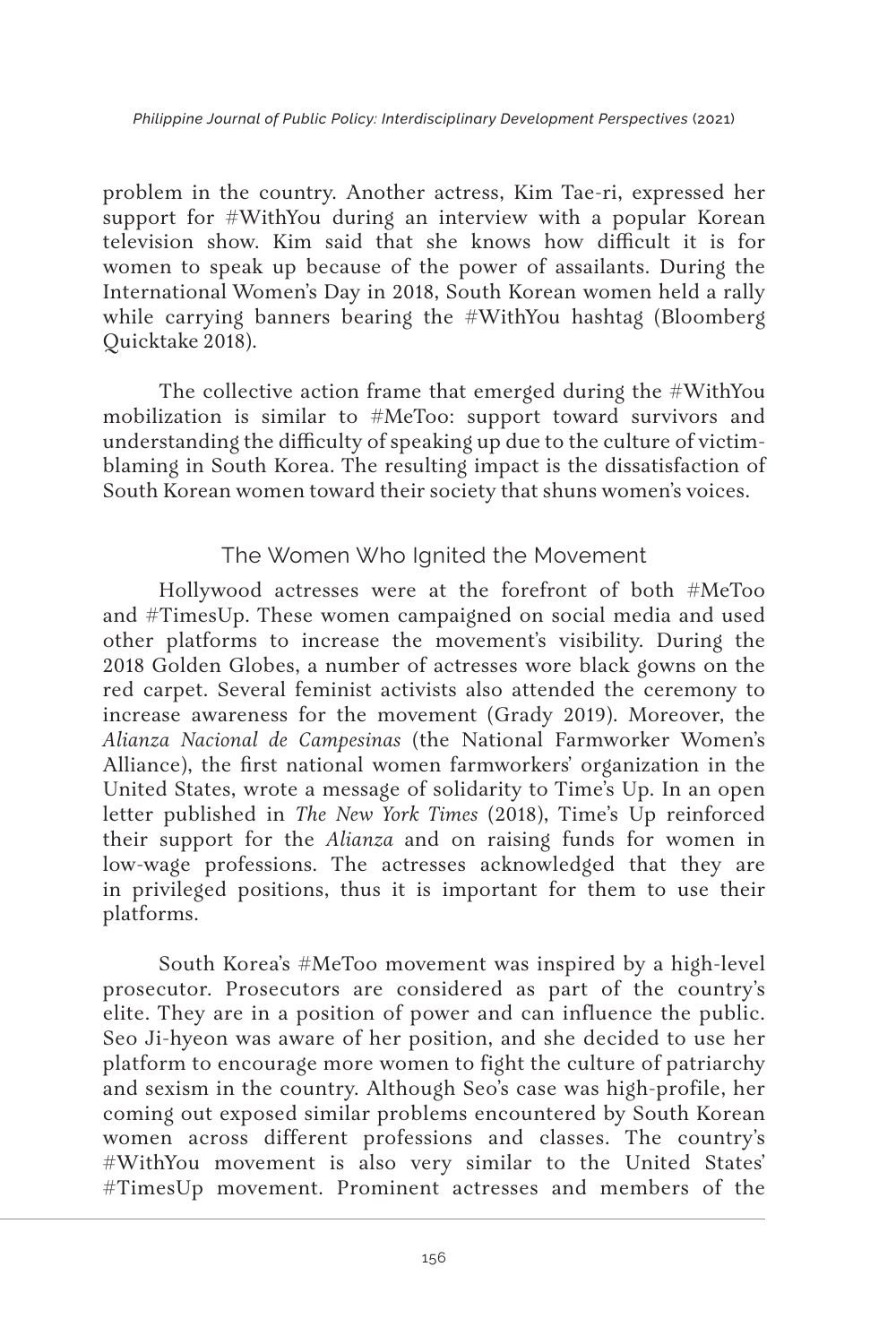entertainment industry initiated #WithYou to showcase support for sexual harassment survivors.

 To understand the impact of the collective action frames and the efforts of the women who led #MeToo, it is important to examine what makes a social movement sustainable. The next section will discuss the role of policies in contributing to a movement's sustainability and compare the reforms that took place in the United States and in South Korea because of #MeToo.

### Sustainability of Social Movements through Policies and Legislations

Sustaining social movements entails securing long-term awareness even during periods of inactivity. This means that members and supporters should continuously reap the benefits that the movement has fought for. Therefore, policies and legislations are good measures of a movement's sustainability as they signify the institutionalization of a cause. To further explain this, this paper will draw from Amenta and Caren's discussion of the success of social movement. The authors cited William Gamson's criteria for the success of state-related challengers (1975, 1990 cited in Snow 2004, 464): whether challenger's goals or claims were realized or when a challenger gains new advantages—meaning a challenger was recognized by the state as a legitimate representative of a constituency. These criteria were modified by other scholars to reflect the policy agenda of collective action. Burstein et al. (1995 cited in Snow 2004, 463) argued that success can also be measured through legislation based on the movement's political agenda.

Amenta and Caren (2004, 464) further explained the impact of policies on social movements by discussing the concept of state-related collective benefits. They argued that most collective actions aim to introduce policy changes and ensure their implementation. At the very least, they aim to win a specific legislation that will secure benefits for members and supporters of the movement. A movement can also increase the value of its target benefits by influencing legislators to vote for a bill or inserting specific provisions that they deem valuable. Regarding sustainability, the authors made a crucial point by explaining that political and legislative gains "may influence later attempts to gain collective benefits, such as pecuniary rewards or legal rights, or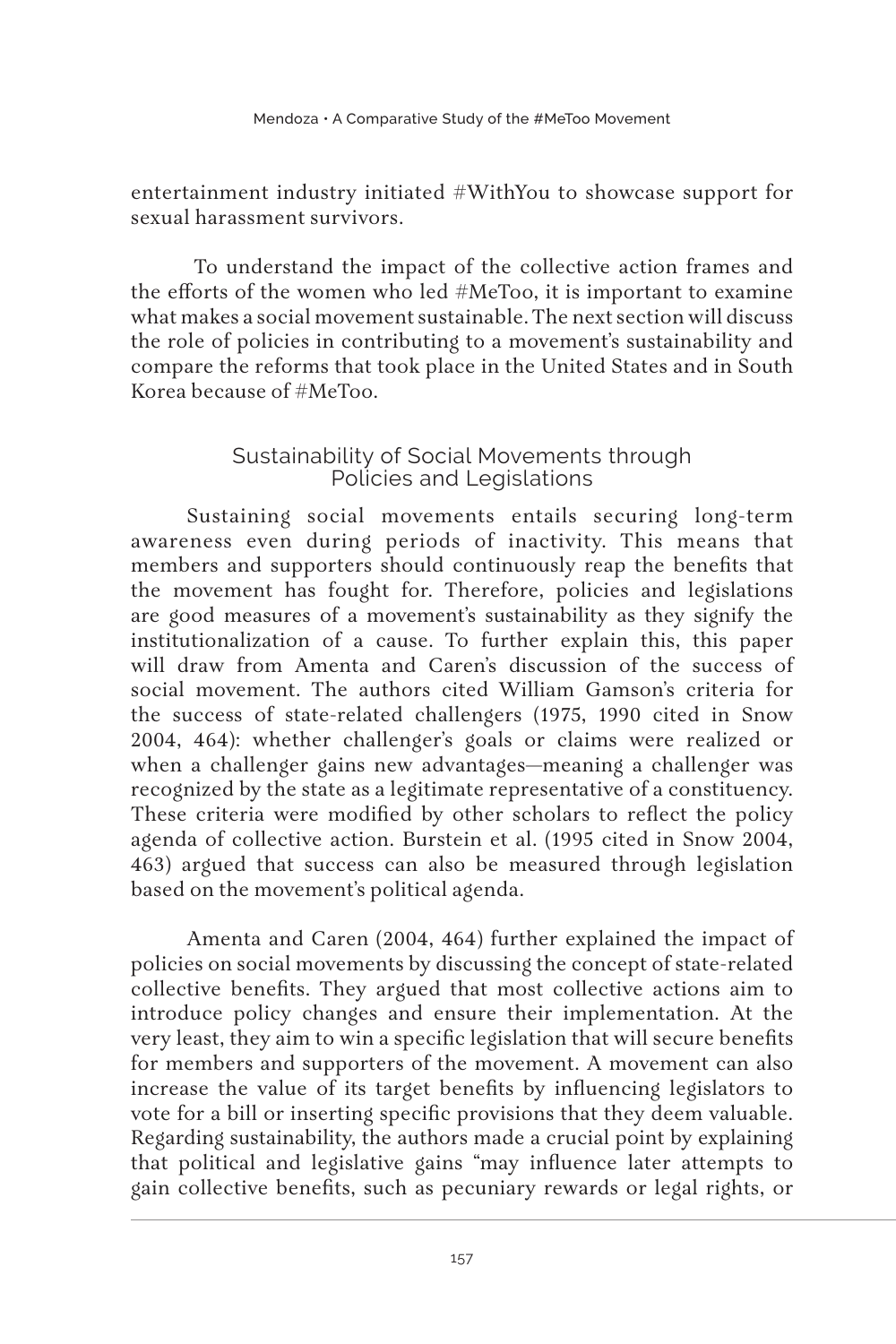may reinforce existing ones" (in Snow 2004, 466). Essentially, when a movement's cause is institutionalized through policies or legislation, there is an assurance that there will be a continuity of benefits. These continued collective benefits will help sustain a movement even when there are no active mobilization efforts or even when there are changes in political leadership.

It is important to analyze if the #MeToo movement will be sustainable through policy and legislative reforms. Since its inception, #MeToo has fought for systemic changes to protect women from sexual harassment. However, it is challenging to change an entire system especially in culturally conservative countries or in countries where powerful men are protected by their socioeconomic or political status. This does not mean that #MeToo has failed. In fact, this paper argues that the policies that resulted from the movement hsve contributed to its success and sustainability.

## Policy Reforms and Concrete Steps

The American Bar Association (2019) reported that since the movement's popularity in 2017, fifteen states (Arizona, California, Connecticut, Delaware, Illinois, Louisiana, Maryland, New Jersey, New York, Nevada, Oregon, Tennessee, Vermont, Virginia, and Washington) have passed reforms that aim to protect employees from sexual harassment. There is also a bill introduced in the United States Congress called Bringing an End to Harassment by Enhancing Accountability and Rejecting Discrimination (BE HEARD) in the Workplace Act. The bill aims to prevent discrimination and harassment in the workplace, prohibit employers from entering nondisclosure agreements with workers, and provide legal assistance for low-income workers who experienced any forms of harassment and discrimination (United States Congress 2019). The United States Congress also passed the legislation that removed a mandatory three-month waiting period for people reporting sexual misconduct cases, required counseling for survivors, and prohibited legislators from using taxpayer money to cover harassment settlements (North 2019). In addition, California signed several bills that expand antiharassment training requirements, appoint female directors on boards of companies, and protect victims against defamation lawsuits (Nutter and Prager 2018). In 2019, New York passed a law that protects workers from sexual harassment and unlawful discrimination.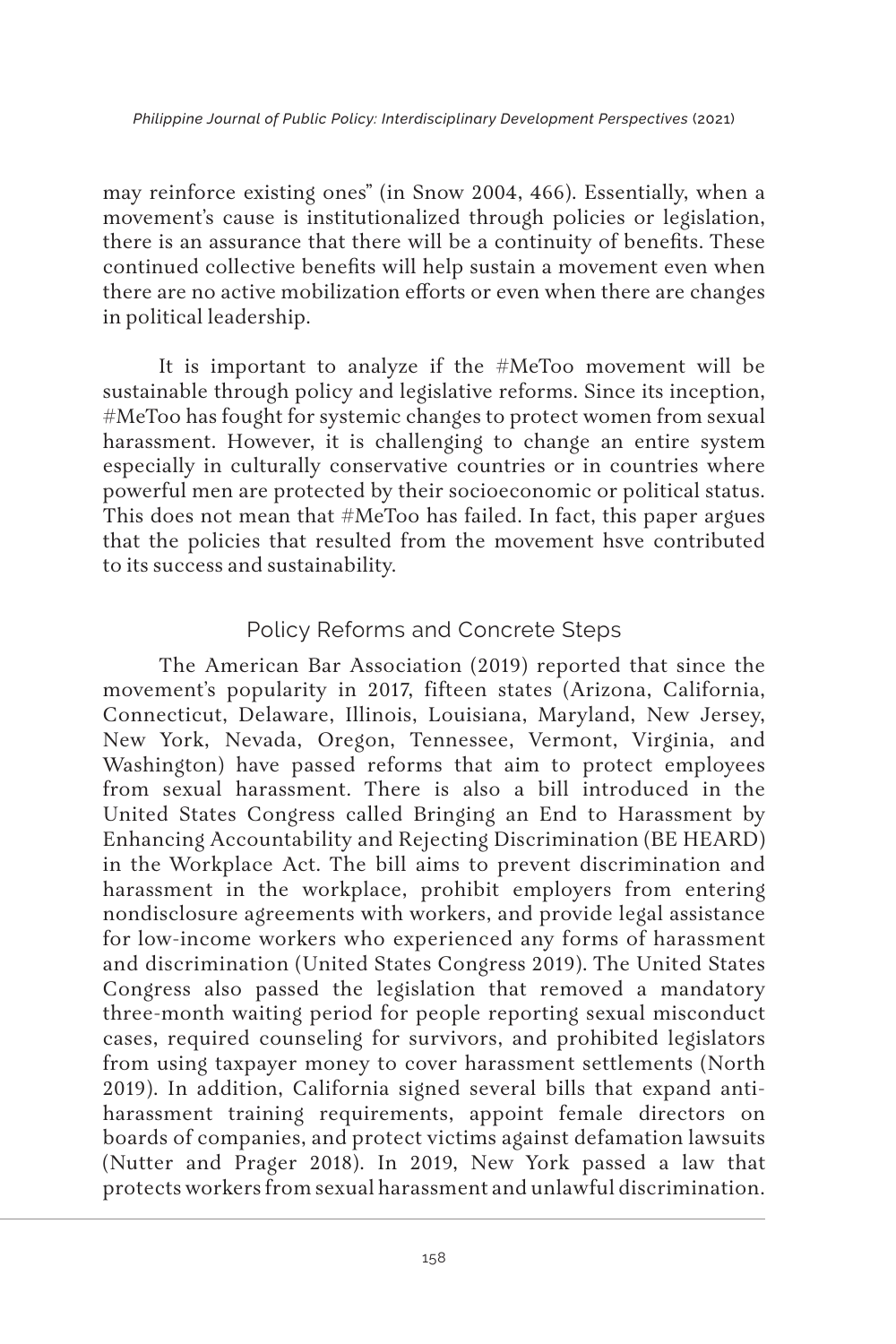It also lowered the burden of proof for harassment to encourage victims to report (Kirby and Thompson 2019). These policy and legal reforms helped sustain the movement after its widespread mobilization in 2017.

South Korea has had significant successes since 2018. President Moon expressed his support for the movement and urged authorities to conduct thorough investigations on sexual abuse cases. Moreover, Moon declared that laws alone cannot solve the problem. He argued that the country's culture should be changed (Aljazeera 2018). An open support from the President is a significant development. It shows an acknowledgement of the problem and recognition of the movement's overall goal of reforming South Korea's sexist and conservative culture.

The growing sexual abuse reports have also resulted in desired consequences. One prominent case is the resignation of South Korean Governor Ahn Hee-Jung after allegations of raping his secretary surfaced. Ahn was a key political figure in the country and was posed to be a presidential contender (BBC 2018). Other key figures such as poet Ko Un and director Kim Ki-duk suffered similar consequences. Poems written by Ko Un (once tipped to be nominated for a Nobel Prize for Literature) were erased from the country's textbooks (Bicker 2018). On October 28, 2020, Kim Ki-duk lost the compensation lawsuits he filed against an actress and broadcaster who accused him of sexual harassment. A South Korean court also ordered the director to pay for the defendant's legal fees (Yonhap News Agency 2020). Perhaps the most significant among the high-profile cases was the imprisonment of Ahn Tae-gun, the prosecutor who sexually harassed Seo Ji-hyeon. Ahn was given a sentence of two years for abuse of power. However, he was not charged with sexual assault because of South Korea's statute of limitations. Seo claims that she will continue to fight for Ahn to be charged with sexual abuse (Straits Times 2020).

Considering the two cases, this paper argues that #MeToo's sustainability varies in the two countries. The legal reforms introduced in the United States institutionalized #MeToo's advocacies. Even without active mobilization efforts, women can benefit from these laws and policies. These laws will deter potential abusers from committing crimes related to harassment and discrimination. Most importantly, laws are difficult to repeal. As long as there is enough political will, laws will be implemented regardless of whoever is in power. Furthermore, the fact that the American #MeToo was able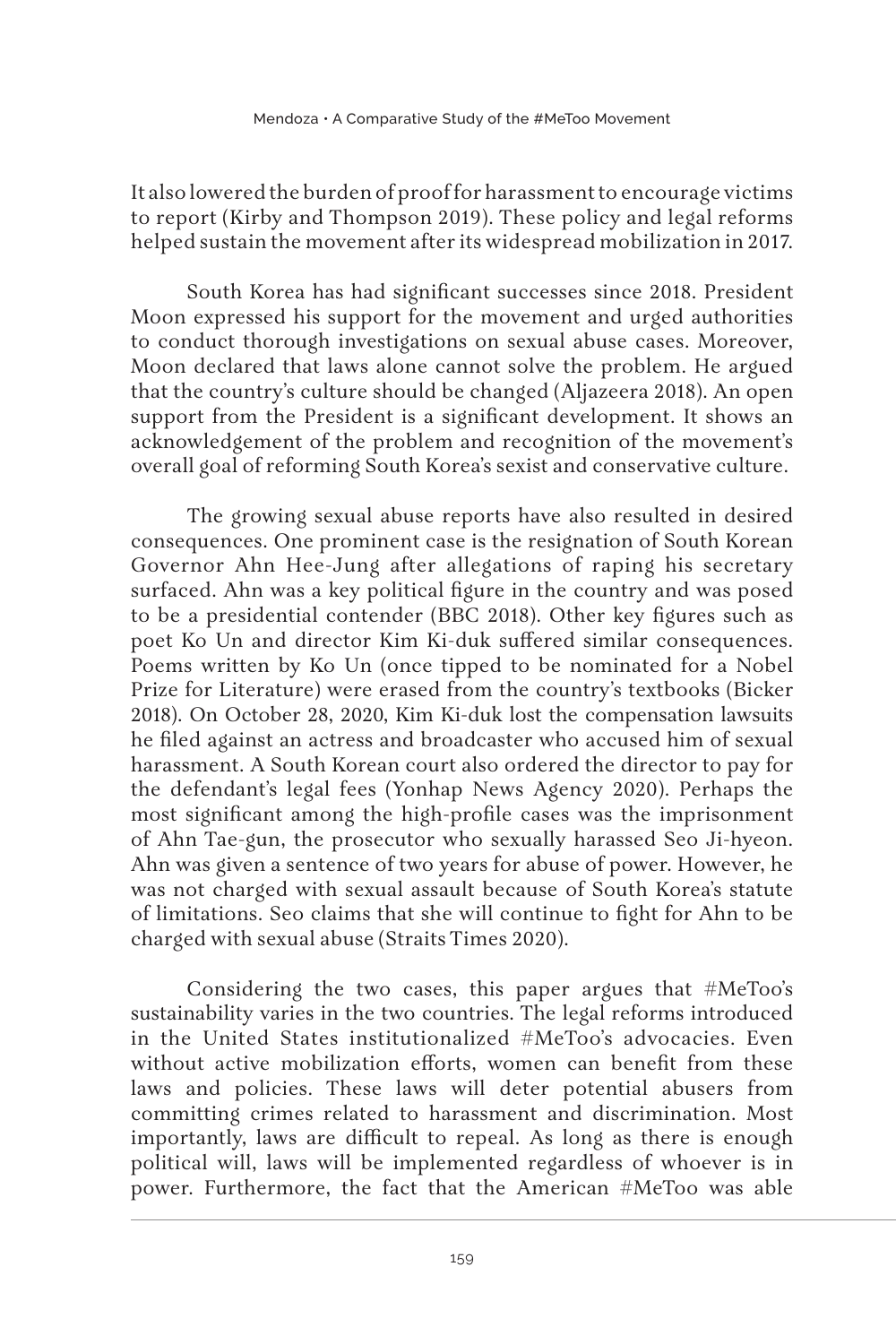to influence certain policies and laws shows that the government recognizes the movement's legitimacy. However, a potential challenge for the United States is the proper implementation of these laws. There are already several laws in place in the country, but various forms of discrimination remain rampant.

In contrast to the United States, there are no comprehensive legal reforms that aim to tackle sexual harassment in South Korea yet. Majority of the cases were specific to individuals who committed sexual abuse. The highlight of the South Korean #MeToo movement is the explicit endorsement from President Moon. Although there is no comprehensive reform yet, the President's support and the increase in reports of abuse can change the prevailing narrative that it is acceptable to harass women. South Korea made significant strides, but the country must still address the systemic problem by implementing the necessary policies to protect women from sexual harassment.

# Conclusion

#MeToo is an important social movement that showed the power of social media in changing the society's attitude toward the treatment of women. The use of hashtags, such as #MeToo, #TimesUp, and #WithYou, allowed the movement to draw focus on its key messages of empathy, empowerment, and solidarity. The widespread impact of the #MeToo movement can be attributed to the use of social media. Social media platforms made #MeToo more powerful because social media is not confined by national boundaries. Therefore, the movement went beyond the territorial borders of the United States and reached several countries including South Korea.

The mainstream attention given to #MeToo in the United States and South Korea can be attributed to the influential women who ignited the movement. As argued in this paper, the entire movement is predicated on the willingness of women to speak up. Without the early risers, there would be no impetus for other women to talk about their experiences. Tarana Burke and the Hollywood actresses that spoke out against Weinstein created a ripple effect that reverberated globally. The same can be said about South Korean prosecutor Seo Ji-hyeon. Without her public revelation, others would not have been encouraged to address the country's sexist culture. It is also worth noting that these women are part of their country's social and political elite. Their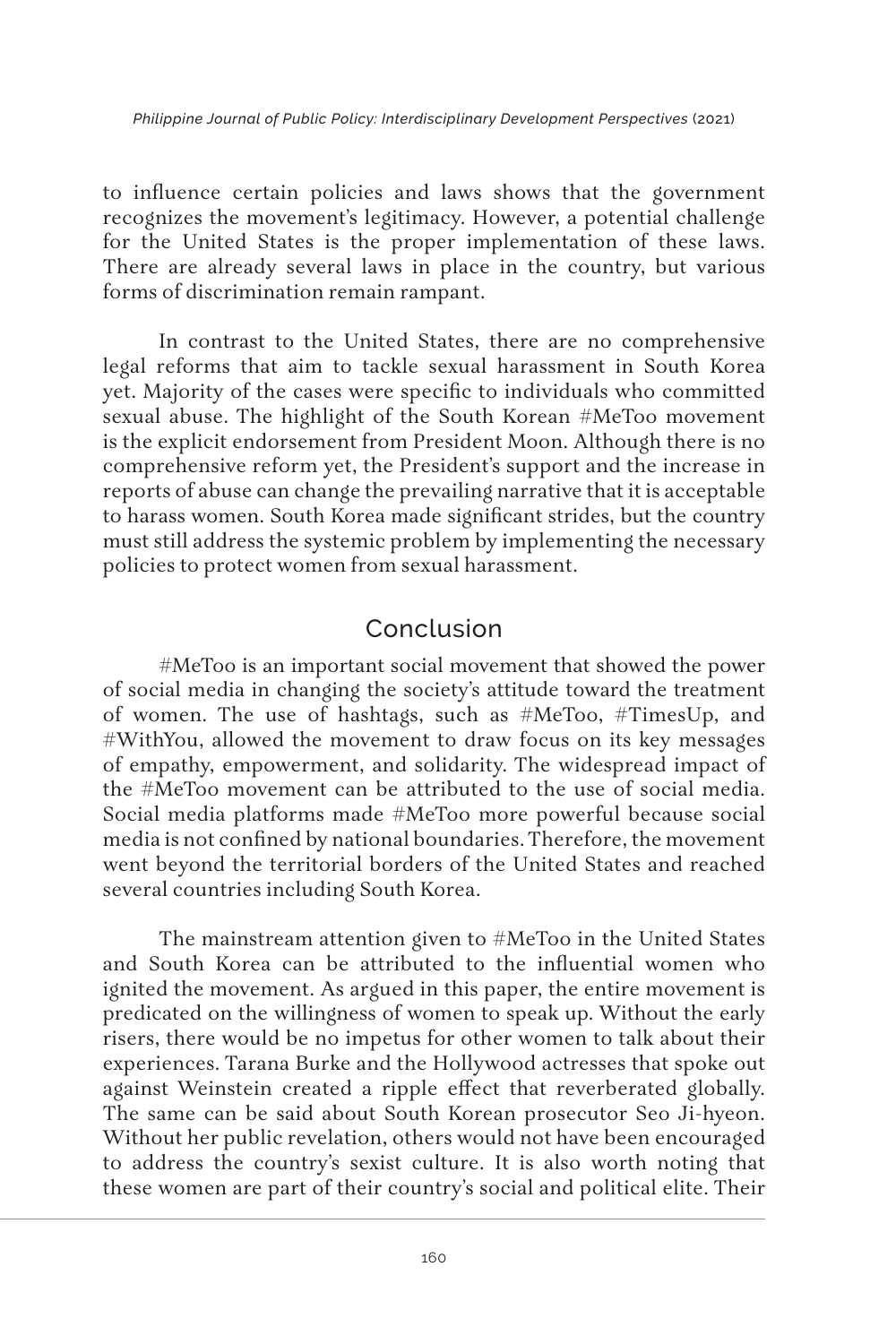privileged positions made it easier for them to expose their assailants without the fear of backlash—a problem that ordinary women regularly encounter.

Furthermore, this paper presented the various collective action frames that the movement produced through its hashtags. #MeToo's and #TimesUp's framing pulled focus on the magnitude of sexual harassment and the need to act against sexual harassment, respectively. Both frames resulted in solidarity among women and a collective action that includes demanding policy changes and raising funds for survivors. In South Korea, #MeToo's, School #MeToo's, and #WithYou's framing focused on the importance of supporting survivors and standing up to powerful men (e.g., teachers, supervisors, male colleagues). These collective action frames encouraged solidarity among schools (in the case of School #MeToo) and empowered women to express their dissatisfaction toward the country's conservative and patriarchal culture.

Lastly, the paper discussed the tangible results that can contribute to the movement's sustainability in both countries. In the United States, men who were accused of sexual harassment were sentenced to prison (i.e., Harvey Weinstein and Larry Nassar). There were also several legal reforms that were introduced to prevent harassment and discrimination. In South Korea, the movement encouraged a positive response from the government as shown by President Moon Jae-in's explicit support for #MeToo. Several high-profile men were also given sanctions after sexual harassment allegations surfaced. However, the paper argues that the American #MeToo movement can be considered as more sustainable than its South Korean counterpart. Policy and legal reforms signify the institutionalization of the American #MeToo movement and will help secure continued benefits for survivors. This is coupled with a more organized movement, specifically the creation of the #TimesUp organization that aims to provide continuous monetary support for low-income women. The merit of South Korea's #MeToo movement is that it gave women an avenue to demand change and mobilize against the country's sexist culture. This is an encouraging development for South Korean feminism, but the country still has a long way to go in terms of addressing sexual harassment and gender-based violence.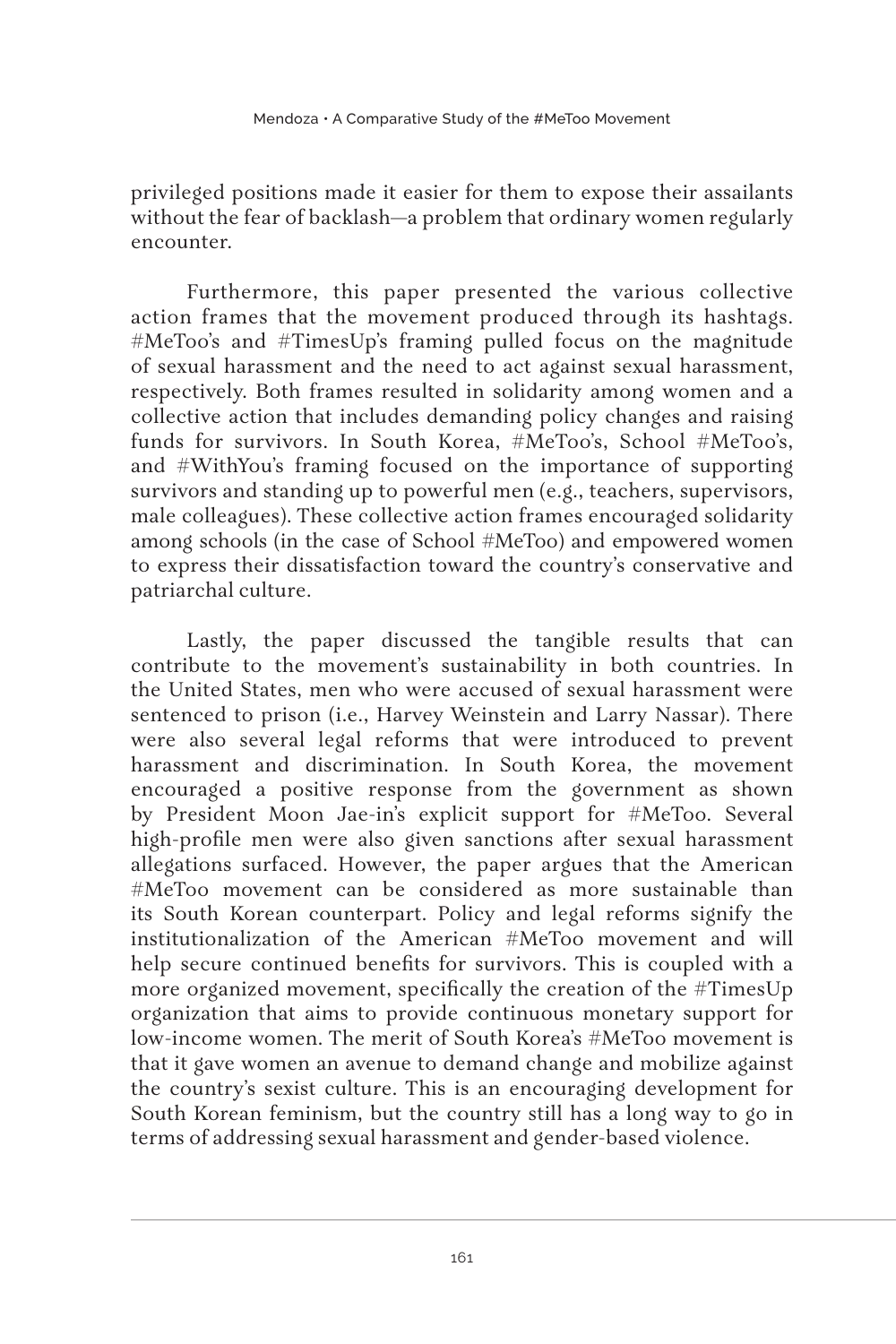Overall, policy and legal reforms are important factors that will contribute to a movement's sustainability, because they will secure long-term benefits for members and supporters even when there are no active mobilization efforts. To further strengthen this claim, this paper recommends for future researchers to study if the policies discussed above have been properly implemented and resulted in lower cases of sexual harassment. It might also be fruitful to study if there are policies that resulted from the #MeToo movement in other countries.

**Ma. Jestine J. Mendoza** is an MA Political Science student at the Department of Political Science, College of Social Sciences and Philosophy, University of the Philippines Diliman.

#### References

- Acar, Taylan. 2010. "Linking Theories of Framing and Collective Identity Formation: Women's Organizations' Involvement with the Supramed Strike." *European Journal of Turkish Studies.*
- "Ahn Tae-geun Sexual Harassment Disclosure Article Posted by Seo Ji-hyun." *Hani,* January 30, 2018, Accessed November 30, 2020, http://www.hani. co.kr/arti/society/society\_general/830046.html.
- Amenta, Edwin, and Neal Caren. 2004. "The Legislative, Organizational, and Beneficiary Consequences of State-Oriented Challengers." In The *Blackwell Companion to Social Movements*, edited by David A. Snow, Sarah A. Soule, and Hanspeter Kriesi, 461–486. Blackwell Publishing Ltd.
- Beckwith, Ryan Teague. 2018. "'A Scary Time for Young Men.' President Trump Decries Sexual Assault Allegations." *Time*, October 2, 2018. Accessed November 22, 2020. https://time.com/5412955/donald-trump-says-scarytime-men-sexual-assault-allegations/.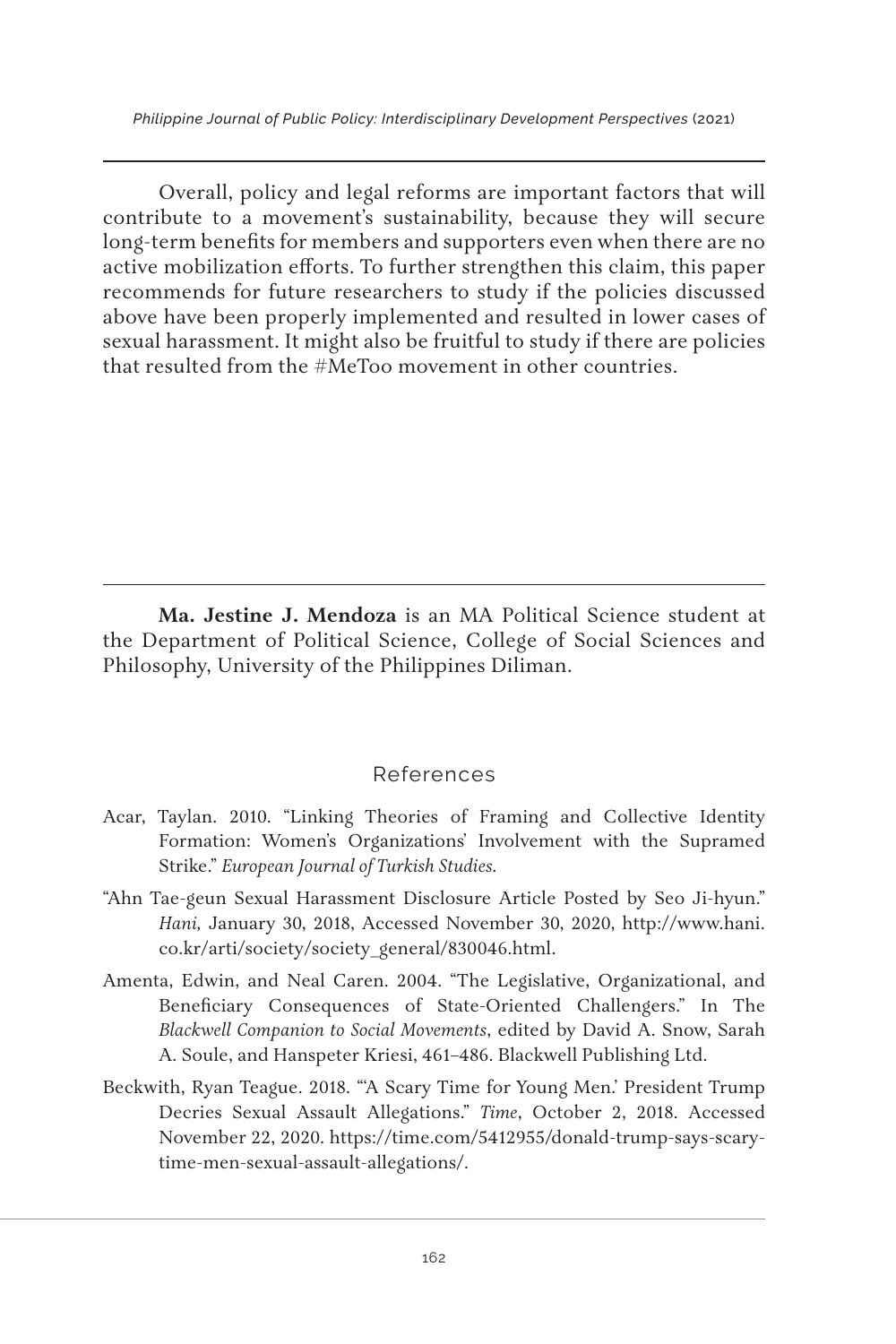- Bicker, Laura. 2020. "#MeToo Movement Takes Hold in South Korea." *BBC News,*  March 26, 2018. Accessed October 16, 2020. https://www.bbc.com/news/ world-asia-43534074.
- Bloomberg Quicktake. 2018. "Here's How #MeToo is Spreading to Asia" Twitter, March 8, 2018. Accessed December 3, 2020. https://twitter.com/ quicktake/status/971572651180351489.
- Bowman Williams, Jamillah, Lisa O. Singh, and Naomi Mezey. 2019. "#MeToo as Catalyst: A Glimpse into 21st Century Activism." Georgetown University Law Center, Georgetown Law Library.
- Boyle, Karen. 2019. #MeToo, *Weinstein and Feminism.* Cham, CH: Palgrave Macmillan.
- Carty, Victoria, and Francisco Reynoso Barron. 2019. "Social Movements and New Technology: The Dynamics of Cyber Activism in the Digital Age." In *The Palgrave Handbook of Social Movements, Revolution, and Social Transformation*, edited by Berch Berberoglu, 373–90. Palgrave McMillan.
- Chen, Gina Masullo, Paromita Pain, and Briana Barner. 2018. "'Hashtag Feminism': Activism or Slacktivism?" In *Feminist Approaches to Media Theory and Research. Comparative Feminist Studies*, edited by Dustin Harp, Jaime Loke, Ingrid Bachmann, 197-218. Palgrave McMillan, Cham. https:// doi.org/10.1007/978-3-319-90838-0\_14.
- Choon, Chang May. 2020. "#MeToo Battle Continues in South Korea, 2 Years after First Case." *The Straits Times,* February 10, 2020. Accessed December 5, 2020. https://www.straitstimes.com/asia/east-asia/metoobattle-continues-in-s-korea-2-years-after-first-case.
- Clark, Katherine M. "H.R.2148 116th Congress (2019–2020): BE HEARD in the Workplace Act." May 3, 2019. Accessed December 2, 2020. https://www. congress.gov/bill/116th-congress/house-bill/2148.
- Crenshaw, Kimberle. 1989. "Mapping the Margins: Intersectionality, Identity Politics, and Violence against Women of Color." *Stanford Law Review* 43 (6): 1241–99. https://doi.org/10.2307/1229039.
- Della Porta, Donatella, and Mario Diani. 2006. *Social Movements: An Introduction.* Second Edition. M.A., USA: Blackwell Publishing Ltd.
- Desta, Yohana. 2018. "Trump Mocks #MeToo Movement Days after Decrying 'A Scary Time for Young Men.'" *Vanity Fair,* October 11, 2018. Accessed November 30, 2020. https://www.vanityfair.com/hollywood/2018/10/don ald-trump-mocking-me-too.
- "Director Kim Ki-Duk Loses Lawsuit against Actress, Broadcaster for Airing Sexual Abuse Allegations." *Yonhap News Agency*, October 28, 2020.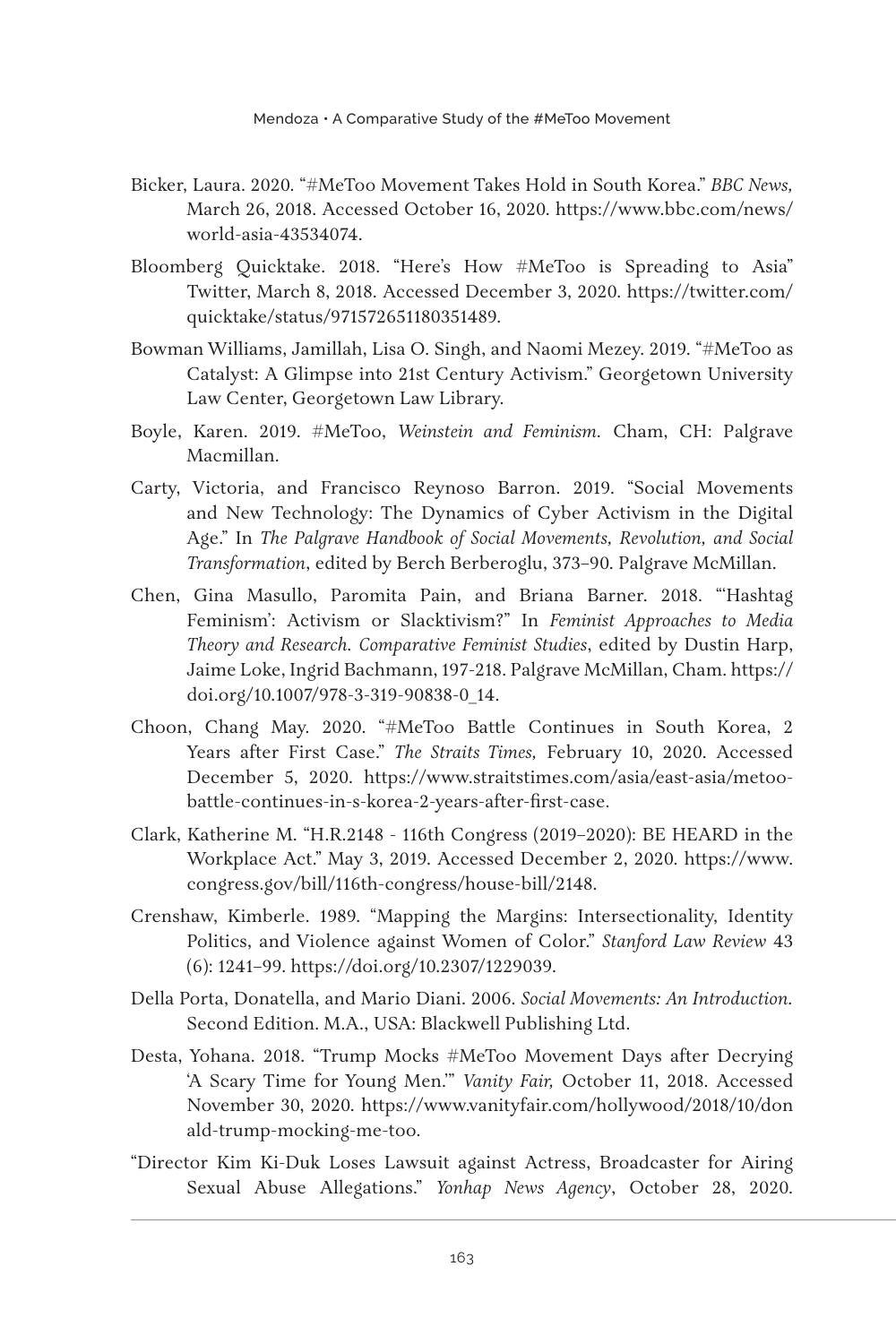Accessed December 3, 2020. https://en.yna.co.kr/view/AEN202010280 08300315.

- Dixon, Kitsy. 2014. "Feminist Online Identity: Analyzing the Presence of Hashtag Feminism." *Journal of Arts Humanities* 3, no. 7.
- DuBois, Ellen Carol. 1987. "Outgrowing the Compact of the Fathers: Equal Rights, Woman Suffrage, and the United States Constitution, 1820–1878." The *Journal of American History* 74(3): 836–62.
- Ferree, Myra Marx, and Carol McClurg Mueller. 2004. "Feminism and the Women's Movement: A Global Perspective." In *The Blackwell Companion to Social Movements*, edited by David A. Snow, Sarah A. Soule, and Hanspeter Kriesi, 576–606. Blackwell Publishing Ltd.
- Garcia, Sandra E. 2020. "The Woman Who Created #MeToo Long Before Hashtags" *The New York Times*, October 20, 2017. Accessed October 10, 2020. https://www.nytimes.com/2017/10/20/us/me-too-movement-taran a-burke.html.
- Grady, Constance. 2019. "Time's Up Was at the Center of the 2018 Golden Globes. One Year Later, What Has Come of It?" Vox, January 4, 2019. Accessed November 8, 2020. https://www.vox.com/culture/2019/1/4/18165557/gold en-globes-times-up-legal-defense-fund-sharyn-tejani.
- "Harvey Weinstein Timeline: How the Scandal Unfolded." *BBC News*, May 29, 2020. Accessed November 7, 2020. https://www.bbc.com/news/ entertainment-arts-41594672.
- Haynes, Suyin, and Aria Chen. 2018. "How #MeToo Is Taking on a Life of Its Own in Asia." *Time*, October 9, 2018. Accessed December 1, 2020. https:// time.com/longform/me-too-asia-china-south-korea/.
- Hoffman, Frances. 1986. "Sexual Harassment in Academia: Feminist Theory and Institutional Practice." *Harvard Educational Review* 56 (2).
- Im, Eun-byel. 2018. "#MeToo Followed by #WithYou." *The Korea Herald,* March 4, 2018. Accessed September 30, 2020. http://www.koreaherald.com/view. php?ud=20180304000194.
- Kim, Hee-Kang. 2009. "Should Feminism Transcend Nationalism? A Defense of Feminist Nationalism in South Korea." *Women's Studies International Forum* 32 (April): 108–19.
- Kim, Jinsook. 2018. "After the Disclosures: A Year of #sexual violence in the film\_industry in South Korea." *Feminist Media Studies* 18 (3): 505–508. https://doi.org/10.1080/14680777.2018.1456168.
- Kim, Victoria. 2019. "Empowered by #MeToo, a New Generation Fights Sexual Abuse in South Korea's Schools." *Los Angeles Times*, February 22, 2019.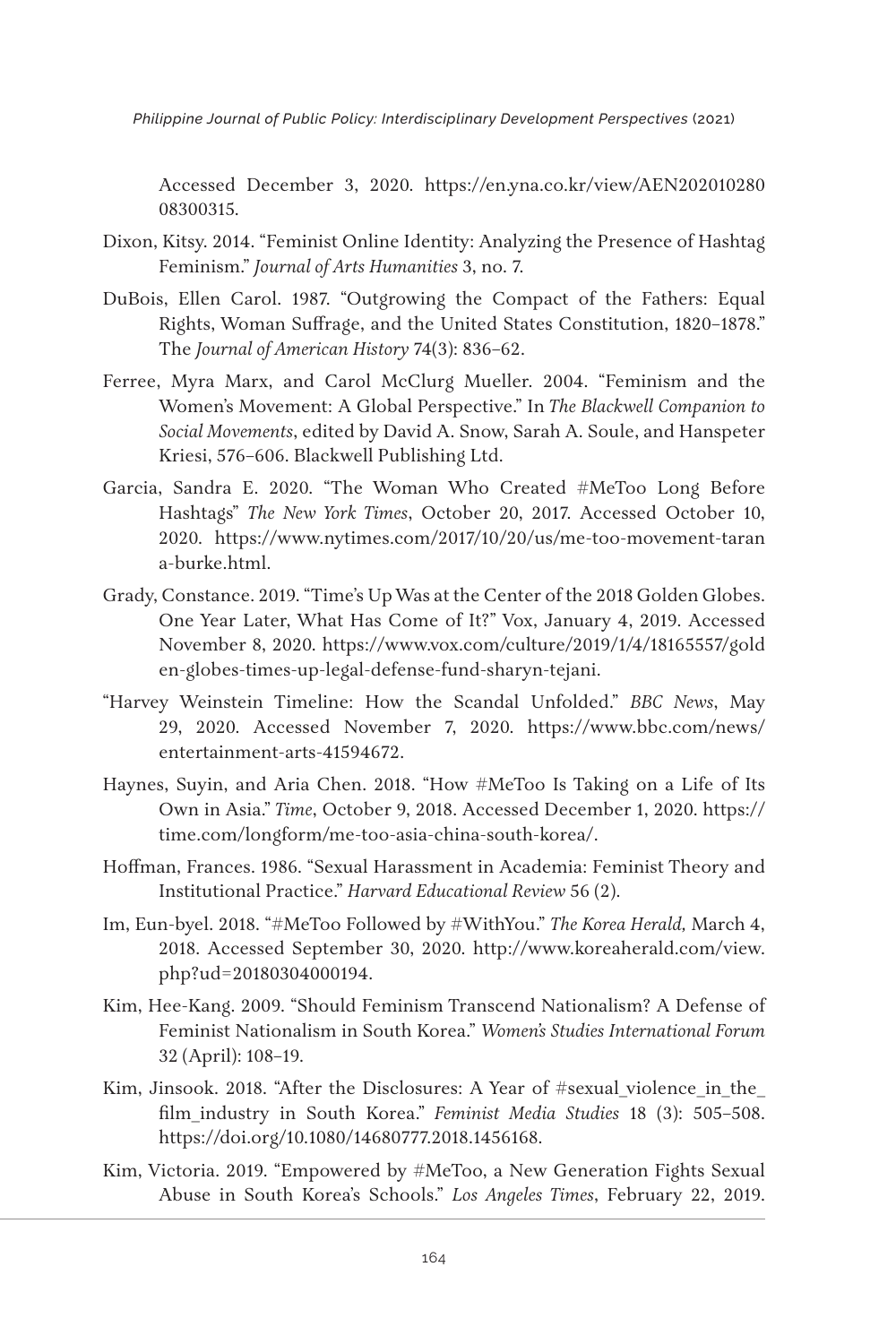Accessed November 30, 2020. https://www.latimes.com/world/asia/la-fgsouth-korea-metoo-schools-20190222-story.html.

- Kirby, Jen. 2018. "The Sex Abuse Scandal Surrounding USA Gymnastics Team Doctor Larry Nassar, Explained." *Vox,* January 19, 2018. Accessed December 1, 2020. https://www.vox.com/identities/2018/1/19/16897722/ sexual-abuse-usa-gymnastics-larry-nassar-explained.
- Kirby, Sean, and Danielle Thompson. 2021. "New York State Legislature Enacts Sweeping Changes to Combat Sexual Harassment." *The National Law Review*, June 24, 2019. Accessed February 18, 2021. https://www. natlawreview.com/article/new-york-state-legislature-enacts-sweepingchanges-to-combat-sexual-harassment.
- Larsen, Chris. 2018. "#MeToo in South Korea: A Comparative Analysis of Feminist Perspectives in a Cultural Context." *International Journal of Foreign Studies* 11 (2).
- Lee, Claire. 2018. "After Actor's Death, Some South Koreans Label #MeToo Movement 'Witch Hunt'." *The Korea Herald*, March 11, 2018. Accessed December 4, 2020. http://www.koreaherald.com/view.php?ud=20180311 000279.
- Leung, Rebecca, and Robert Williams. 2019. "#MeToo and Intersectionality: An Examination of the #MeToo Movement Through the R. Kelly Scandal." *Journal of Communication Inquiry* 43 (4): 349–371.
- Levine, Barry, and Monique El-Faizy. 2019. *All the President's Women: Donald Trump and the Making of a Predator*. Hachette Books.
- May, Tiffany, and Youmi Kim. 2021. "South Korean Mayor Sexually Harassed Secretary, Report Finds." The *New York Times,* January 26, 2021, sec. World, Accessed May 28, 2021. https://www.nytimes.com/2021/01/26/world/ asia/korea-mayor-seoul-sexual-harassment-secretary.html.
- "Me Too: Alyssa Milano Elevates Harvey Weinstein Conversation." *The Associated Press,* October 18, 2017. Accessed September 28, 2020, https://apnews. com/article/d77cd629cc68476ba50f1070f4d6ea61.
- "#MeToo in South Korea: Governor Resigns after Rape Allegations." *BBC News,*  March 6, 2018. Accessed November 14, 2020. https://www.bbc.com/ news/world-asia-43297331.
- "#MeToo: Its Impact and What's Happening Now." *American Bar Association,*  September 2019. Accessed November 5, 2020. https://www.americanbar. org/news/abanews/publications/youraba/2019/september-2019/-metoo- -its-impact-and-whats-happening-now/.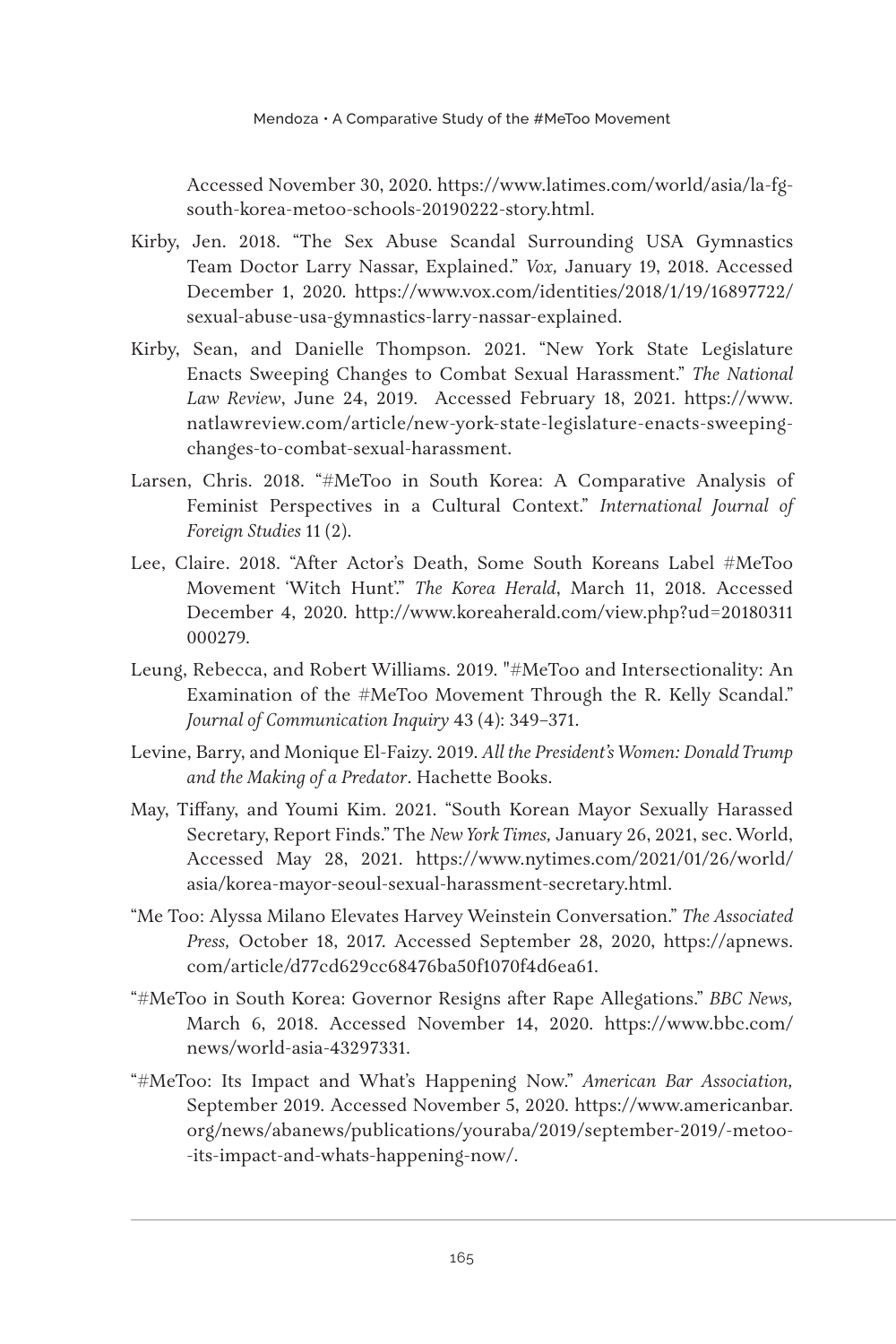- Mendes, Kaitlynn, Jessica Ringrose, and Jessalynn Keller. 2018. "#MeToo and the Promise and Pitfalls of Challenging Rape Culture through Digital Feminist Activism." *European Journal of Women's Studies 25* (2): 236–246.
- "More than 12M 'Me Too' Facebook Posts, Comments, Reactions in 24 Hours." *CBS News*, October 17, 2017. Accessed October 23, 2020. https://www. cbsnews.com/news/metoo-more-than-12-million-facebook-postscomments-reactions-24-hours/.
- North, Anna. 2019. "7 Positive Changes That Have Come from the #MeToo Movement." *Vox*, October 4, 2019. Accessed December 1, 2020. https:// www.vox.com/identities/2019/10/4/20852639/me-too-movement-sexualharassment-law-2019.
- Nutter, Jennifer, and David Prager. 2018. "California Enacts Numerous Changes to Se*xual Harassment and Other Laws Affecting the Workplace."* JD Supra, October 18, 2018. Accessed February 18, 2021. https://www.jdsupra.com/ legalnews/california-enacts-numerous-changes-to-39823/.
- "Open Letter from Time's Up (Published 2018)." *The New York Times,* January 1, 2018. Accessed November 4, 2020. https://www.nytimes.com/ interactive/2018/01/01/arts/02women-letter.html.
- Rodino-Colocino, Michelle. 2018. "#MeToo: Countering Cruelty with Empathy." *Communication and Critical/Cultural Studies* 15 (1): 96-100. https://doi.org/10 .1080/14791420.2018.1435083.
- Rupar, Aaron, 2019. "Trump Faces a New Allegation of Sexually Assaulting a woman at Mar-a-Lago", *Vox,* October 9, 2019. Accessed December 1, 2020. https://www.vox.com/policy-and-politics/2019/10/9/20906567/trumpkaren-johnson-sexual-assault-mar-a-lago-barry-levine-monique-el-faizybook
- Santucci, Jeanine. 2019. "Donald Trump Jr. Made a #MeToo Joke during Dad's North Carolina Rally." *USA Today,* September 10, 2019. Accessed December 1, 2020. https://www.usatoday.com/story/news/politics/2019/09/10/dona ld-trump-jr-joked-metoo-movement-during-nc-campaign-rally/227 3160001/.
- Sayej, Nadja. "Alyssa Milano on the #MeToo Movement: 'We're Not Going to Stand for It Any More.'" *The Guardian,* December 1, 2017. Accessed November 10, 2020. http://www.theguardian.com/culture/2017/dec/01/ alyssa-milano-mee-too-sexual-harassment-abuse.
- "'School MeToo' Most Tweeted Word in Korea This Year." *Pulse by Maeil Business News Korea,* December 5, 2018. Accessed December 1, 2020. pulsenews. co.kr/view.php?year=2018&no=760456.